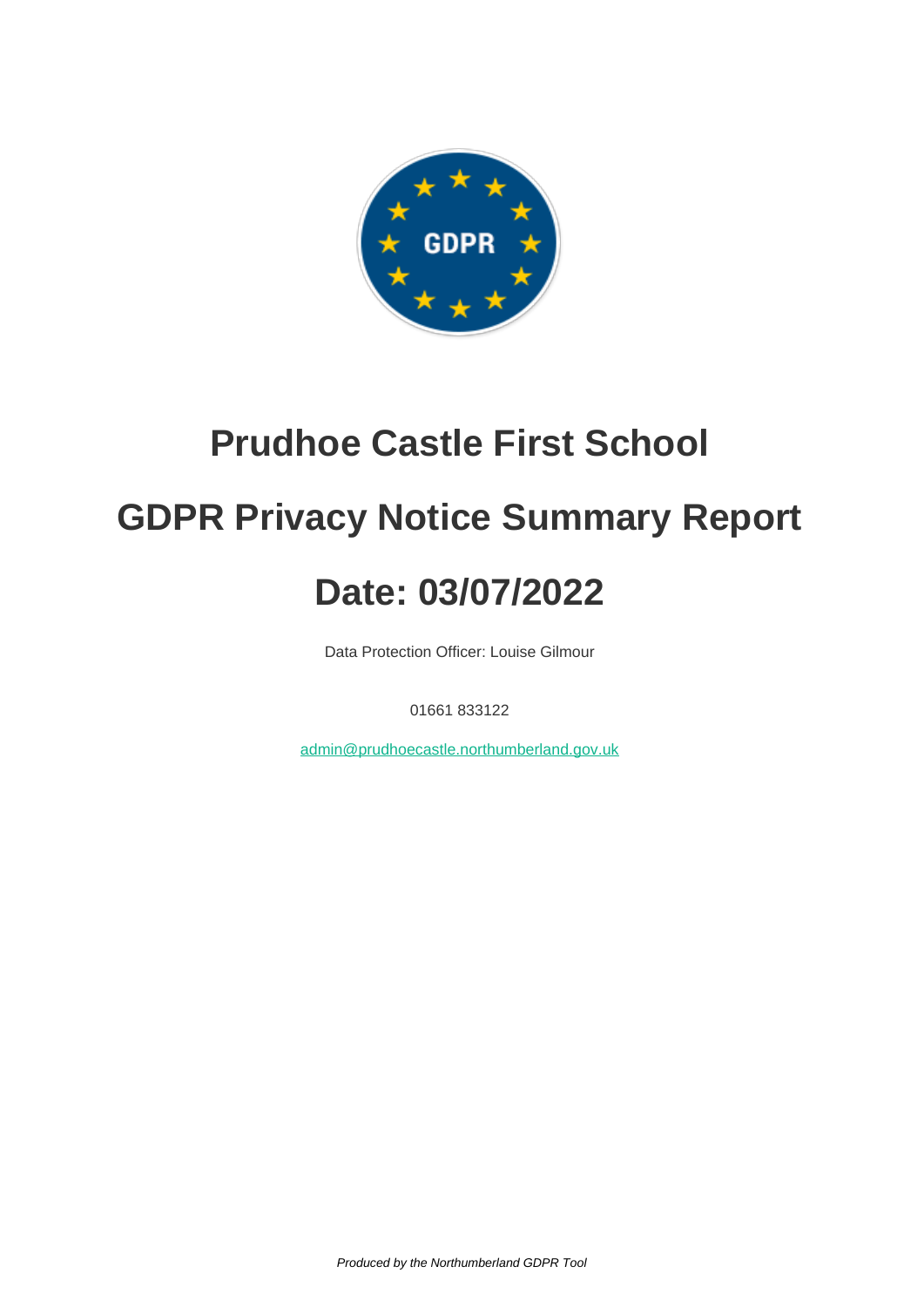#### **Introduction**

Under the General Data Protection Regulations (GDPR), individuals have a right to be informed about how the school uses any personal data that we hold about them. This report provides information on the kinds of personal data we hold as a school and why and how we might use it.

Schools use a variety of personal data as part of their work and we take great care to ensure that this information is kept safe and secure. Personal data includes things like names, addresses and age, information that we need in order to comply with our statutory role in educating pupils.

Most of this data is essential and does not require your consent to use it. Some personal data is not essential and for that, depending on age, we require the consent of either the pupil or parent. An example of the kind of data that needs consent would be using pupil photographs on the school website.

In this GDPR Privacy Notice summary report, you will find a complete list of all the systems the school uses which hold personal data. The report also contains additional information such as what personal data items are held, the legal basis for doing this, along with a description of the system, why the school processes the data and who it is shared with.

If you have any queries about this document or any other issue relaing to personal data, please contact the school Data Protection Officer, whose name is on the front of the pack.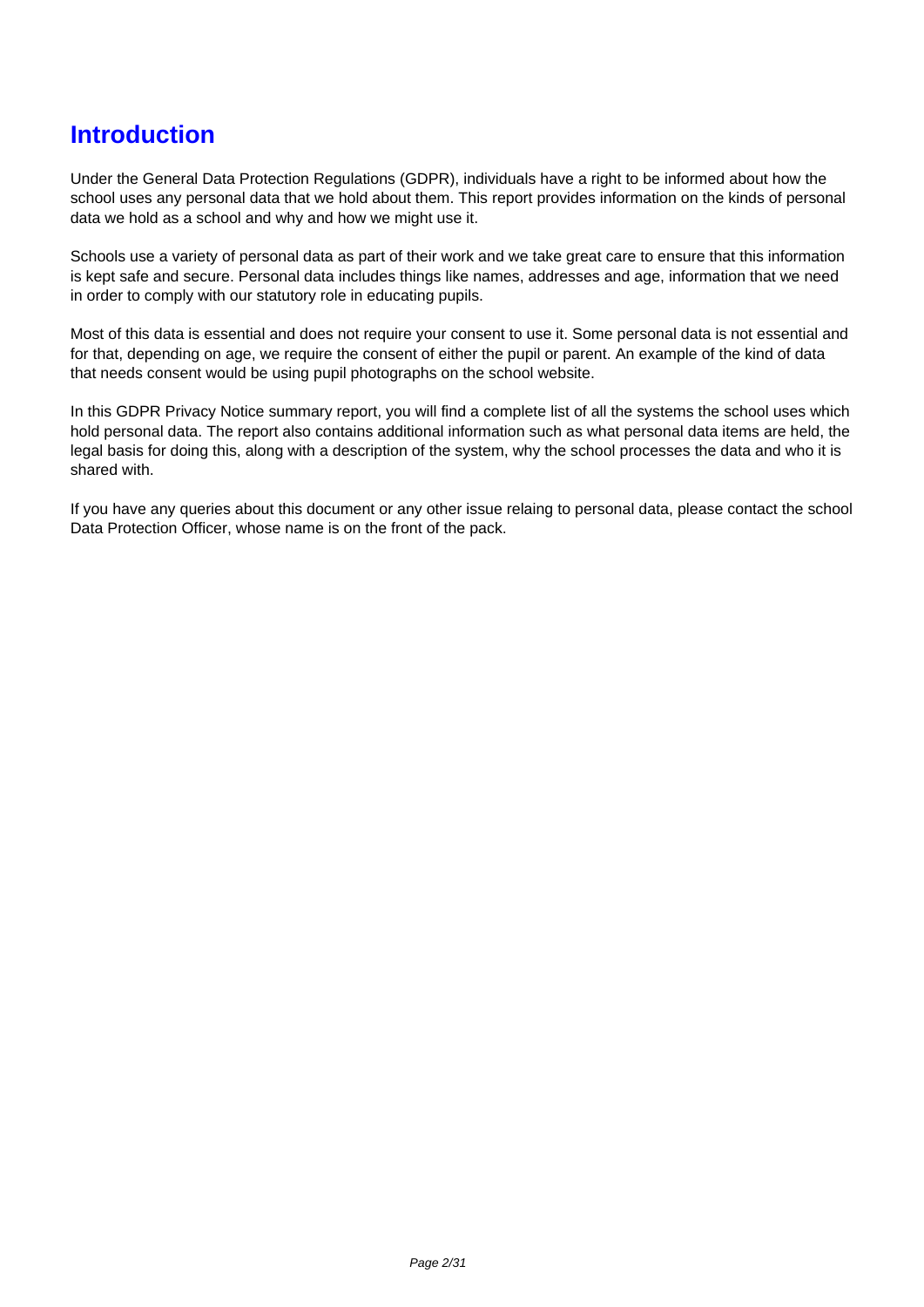#### **Systems included in this report**

| <b>System Name</b>                         | <b>Description</b>                                                                                                                                                                                                                                                                                                                                                                                                                                                                                                                                                                                                                                                                                                                                                                                       | <b>Special Category</b> |
|--------------------------------------------|----------------------------------------------------------------------------------------------------------------------------------------------------------------------------------------------------------------------------------------------------------------------------------------------------------------------------------------------------------------------------------------------------------------------------------------------------------------------------------------------------------------------------------------------------------------------------------------------------------------------------------------------------------------------------------------------------------------------------------------------------------------------------------------------------------|-------------------------|
| Accident book                              | Log of accidents / minor injuries in school                                                                                                                                                                                                                                                                                                                                                                                                                                                                                                                                                                                                                                                                                                                                                              |                         |
| <b>Accident Report Form</b>                | ACC1 form for reporting accidents to NCC                                                                                                                                                                                                                                                                                                                                                                                                                                                                                                                                                                                                                                                                                                                                                                 |                         |
| <b>Assessment Records</b>                  | Electronic and paper mark books                                                                                                                                                                                                                                                                                                                                                                                                                                                                                                                                                                                                                                                                                                                                                                          |                         |
| Attendance file                            | Attendance information about pupils and classes                                                                                                                                                                                                                                                                                                                                                                                                                                                                                                                                                                                                                                                                                                                                                          | yes                     |
| <b>BBC Bitesize</b>                        | BBC Bitesize is a free online study support resource<br>designed to help with learning, revision and homework!<br>Bitesize provides support for learners aged 5 to 16+<br>across a wide range of school subjects. It also<br>supports children and young people's wellbeing and<br>career choices. Bitesize also has hundreds of<br>published lessons to help students across the UK with<br>home schooling. Bitesize guides are written by<br>teachers and subject experts and are mapped to follow<br>the curricula of the UK. Secondary Bitesize follows<br>exam board specifications for the main exam boards in<br>the UK, including for GCSE in England, Wales and<br>Northern Ireland and National 4, National 5 & Highers<br>in Scotland, ensuring students are preparing for the<br>right exams |                         |
| <b>CCTV</b>                                | <b>CCTV</b>                                                                                                                                                                                                                                                                                                                                                                                                                                                                                                                                                                                                                                                                                                                                                                                              |                         |
| Charanga                                   | Charanga Music School, the best-selling, modern<br>resource for primary music - online, easy to use and<br>great value. Includes A complete scheme to teach the<br>national curriculum for music A vast library of songs,<br>topics, instrument courses and creative apps In-depth<br>support for assessment, SEND and personalised<br>teaching and learning                                                                                                                                                                                                                                                                                                                                                                                                                                             |                         |
| Code for Life                              | Code for Life aims to teach children the basic<br>principles of coding, to help them flourish in an<br>increasingly digital world.                                                                                                                                                                                                                                                                                                                                                                                                                                                                                                                                                                                                                                                                       |                         |
| Consent for educational visits             | Consent information for all educational visits including<br>day trips and residential visits                                                                                                                                                                                                                                                                                                                                                                                                                                                                                                                                                                                                                                                                                                             | yes                     |
| Data tracking spreadsheets                 | Spreadhseets (excel) to track progress of children over<br>the course of their school career.                                                                                                                                                                                                                                                                                                                                                                                                                                                                                                                                                                                                                                                                                                            | yes                     |
| Dietary requirements<br>information sheets | Required documents for specific chidlren with severe<br>allergies / intolerances and religious observations<br>(food)                                                                                                                                                                                                                                                                                                                                                                                                                                                                                                                                                                                                                                                                                    | yes                     |
| <b>Education City</b>                      | EducationCity offers a flexible range of teaching<br>resources, linked to teaching, planning and<br>assessment.                                                                                                                                                                                                                                                                                                                                                                                                                                                                                                                                                                                                                                                                                          |                         |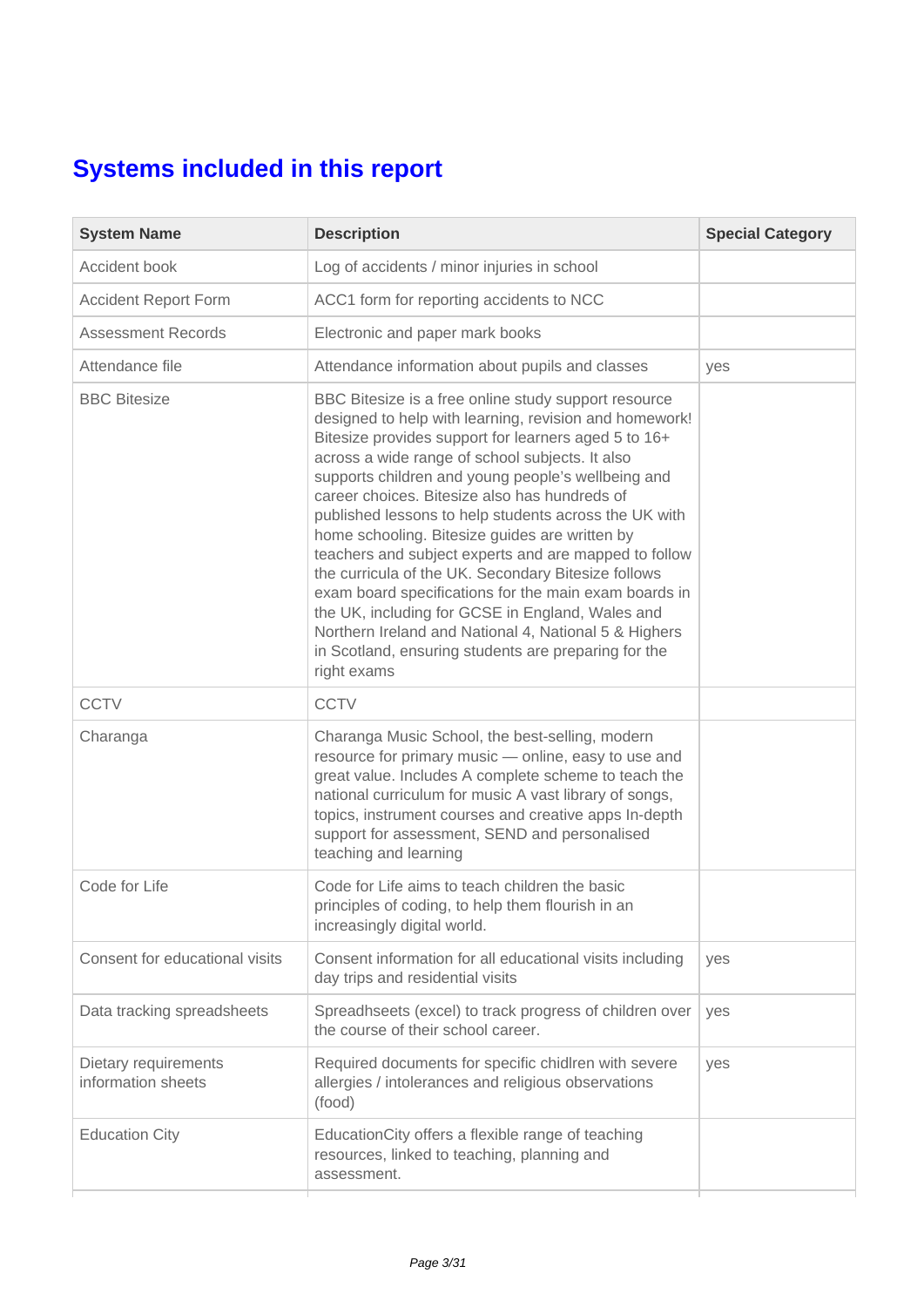| <b>Eschools Website Provider</b>           | On-line school website building tool                                                                                                                                                                                                                                                                                                                                                                                                                                                      |     |
|--------------------------------------------|-------------------------------------------------------------------------------------------------------------------------------------------------------------------------------------------------------------------------------------------------------------------------------------------------------------------------------------------------------------------------------------------------------------------------------------------------------------------------------------------|-----|
| <b>EVOLVE visits</b>                       | An online system for the planning, approval and<br>management of educational visits, sports fixtures and<br>extra-curricular activities.                                                                                                                                                                                                                                                                                                                                                  |     |
| <b>Futures Cloud</b>                       | Internet / Network monitoring and reporting tool                                                                                                                                                                                                                                                                                                                                                                                                                                          |     |
| Google Classroom                           | A free and easy tool helping educators efficiently<br>manage and assess progress, while enhancing<br>connections with learners from school, from home, or<br>on the go.                                                                                                                                                                                                                                                                                                                   |     |
| Google drive for education                 | suite of online tools for staff and pupils, including<br>Google drive, docs, slides, sheets, gmail and Google<br>classroom.                                                                                                                                                                                                                                                                                                                                                               |     |
| Governance                                 | Details of all members of the Governing Body                                                                                                                                                                                                                                                                                                                                                                                                                                              |     |
| Health & Safety                            | Records pertaining to Health & Safety                                                                                                                                                                                                                                                                                                                                                                                                                                                     |     |
| <b>Lightspeed Internet Filtering</b>       | The Lightspeed Rockets provide DfE compliant<br>Internet Filtering Services for all schools connected to<br>the Internet through NCC.                                                                                                                                                                                                                                                                                                                                                     |     |
| Local Authority moderation of<br>work      | The Local Authority arranges a number of meetings<br>with groups of schools where pupil work is presented<br>along with grades and cross moderated to ensure<br>consistency of assessment in schools across the<br>County.                                                                                                                                                                                                                                                                |     |
| Mathletics _ online numeracy<br>activities | Mathletics is a captivating online learning space<br>providing students with all the tools they need to be<br>successful learners, both in the classroom and<br>beyond. Powerful courses aligned to the various<br>National Curricula of the UK & Ireland, from<br>Foundation Stage to Key Stage 5, matched with<br>dynamic tools and reporting for teachers. Mathletics<br>supports and caters to each teacher's unique blend of<br>student-driven learning and teacher-led instruction. |     |
| Medical log                                | File of medical information for each child: asthma,<br>medication administered, heath care plans, risk<br>assessments                                                                                                                                                                                                                                                                                                                                                                     | yes |
| Nursery (Early Years) files                | Early years registration information and funding<br>informaiton for Early Years entitlement, hours taken<br>each week                                                                                                                                                                                                                                                                                                                                                                     | yes |
| Oak Acadamy                                | Oak National Academy provides free video lessons,<br>slides and worksheets to support teachers and pupils<br>to keep learning. Created by teachers in response to<br>coronavirus, the resources are freely available, to<br>complement schools' own teaching. Lessons cover a<br>broad range of subjects, from reception to year 11.<br>There are no sign-ups or logins required.                                                                                                         |     |
| <b>Oxford Owls</b>                         | Oxford Owl for School Teaching resources and expert<br>school improvement support Remote learning                                                                                                                                                                                                                                                                                                                                                                                         |     |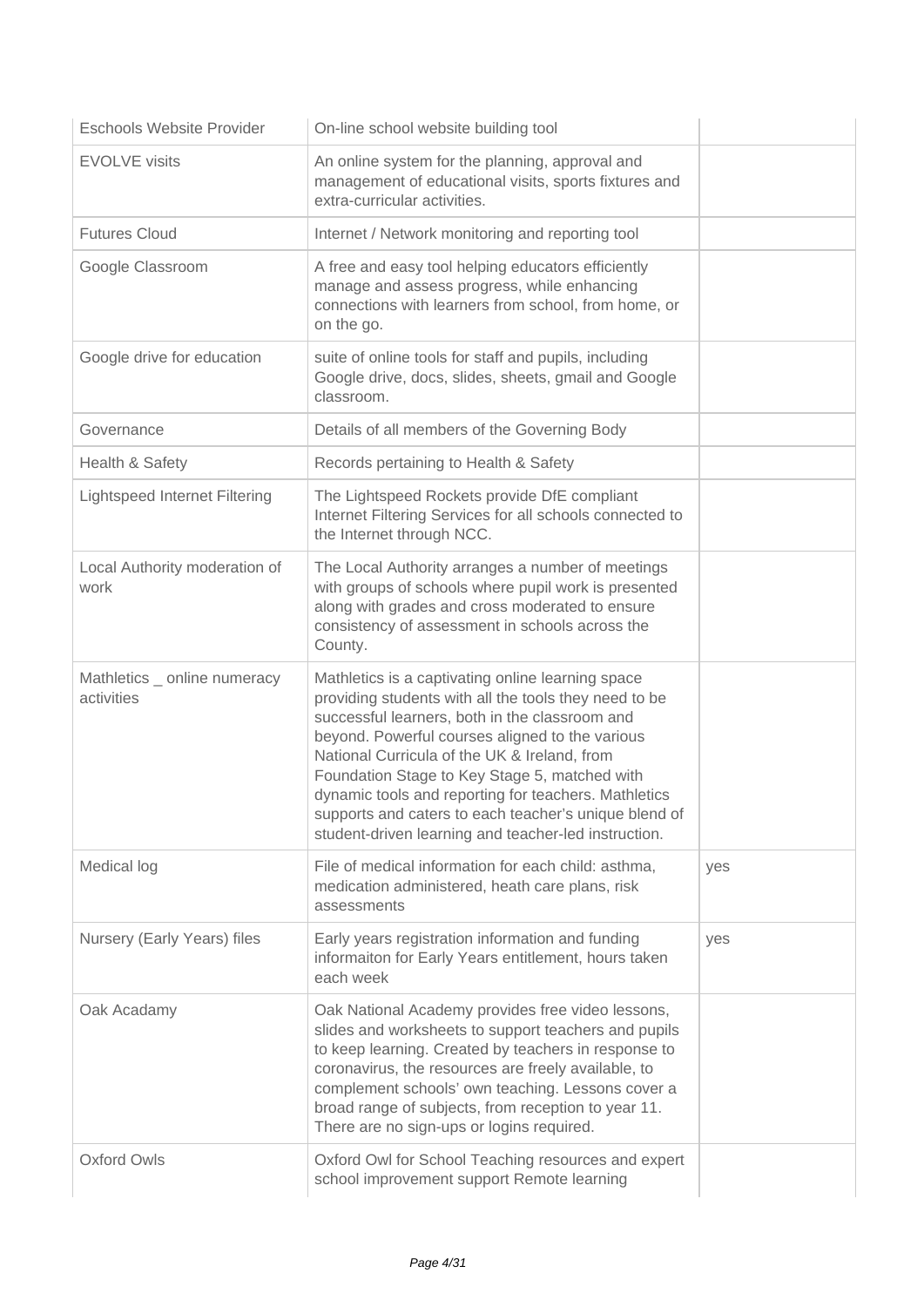|                                                | guidance and support Award-winning subscriptions<br>and leadership support Free teaching resources and<br>eBooks Advice and support for parents Educational<br>activities and games Free eBook library for 3- to<br>11-year-olds                 |     |
|------------------------------------------------|--------------------------------------------------------------------------------------------------------------------------------------------------------------------------------------------------------------------------------------------------|-----|
| Personnel files                                | Information relating to staff employment                                                                                                                                                                                                         |     |
| Phonics play                                   | Interactive phonics games, phonics planning,<br>assessment ideas and many teaching ideas and<br>resources to help children to learn                                                                                                              |     |
| Photographs and videos of staff<br>and pupils. | Permission to display staff and pupil photographs<br>(unnamed) and video on the school website and social<br>media platforms.                                                                                                                    |     |
| Purple Mash                                    | The all-in-one Edtech solution for your Primary School.<br>Embed computing and digital skills across your whole<br>curriculum with award-winning teaching and learning<br>software for KS1 and KS2.                                              |     |
| Recruitment information                        | Part of the job application process                                                                                                                                                                                                              | yes |
| Registers                                      | Daily register, after school club registers, lunch register                                                                                                                                                                                      |     |
| <b>Safeguarding Records -</b><br>Electronic    | Records relating to safeguarding of children                                                                                                                                                                                                     | yes |
| Safeguarding Records - Paper                   | Records relating to safeguarding of children                                                                                                                                                                                                     | yes |
| School meals identification                    | Identification of pupils for meals                                                                                                                                                                                                               | yes |
| School360                                      | Learning platform for Northumberland schools with<br>links to 3rd party educational resource providers.                                                                                                                                          | yes |
| Schoolcomms                                    | Communication app for parents                                                                                                                                                                                                                    |     |
| Seesaw                                         | Seesaw - Student driven digital portfolios and simple<br>parent communication.                                                                                                                                                                   |     |
| SEND electronic records                        | Records relating to Special Educational Needs and<br>Disability for individual pupils                                                                                                                                                            | yes |
| Send Paper Records                             | Records relating to individual pupil's SEND history                                                                                                                                                                                              | yes |
| <b>SIMS</b>                                    | SIMS is a management information system used by<br>maintained schools in the UK. It provides, teachers,<br>senior leaders and support staff with the tools to<br>efficiently manage daily school life and drive<br>improvement in their schools. | yes |
| Social media sites e.g. Twitter,<br>Facebook   | Social Media tool used to inform parents about events<br>in school and celebrate children's achievement.                                                                                                                                         |     |
| Tapestry                                       | An online journal recording all the learning and fun of<br>children's early years education.                                                                                                                                                     |     |
| <b>Times Tables Rock Stars</b>                 | Online times tables practice and testing.                                                                                                                                                                                                        |     |
| Wonde                                          | Manages transfer of data from Sims MIS to School360.                                                                                                                                                                                             | yes |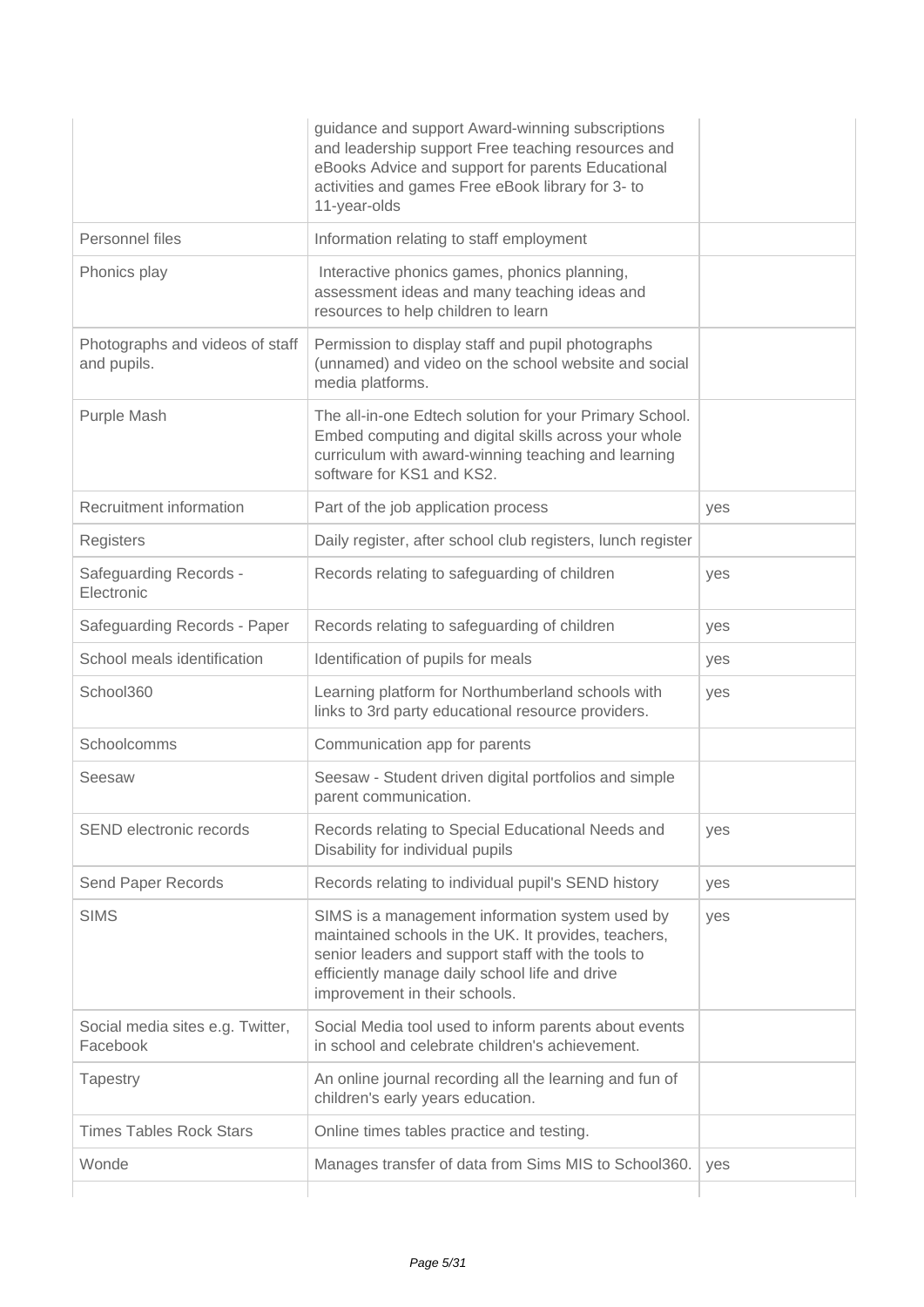| Admission data        | Data collected by the school admission form (paper or<br>online)                               | ves |
|-----------------------|------------------------------------------------------------------------------------------------|-----|
| Head Teacher's Report | Termly report provided by the head-teacher on matters<br>relating to the running of the school |     |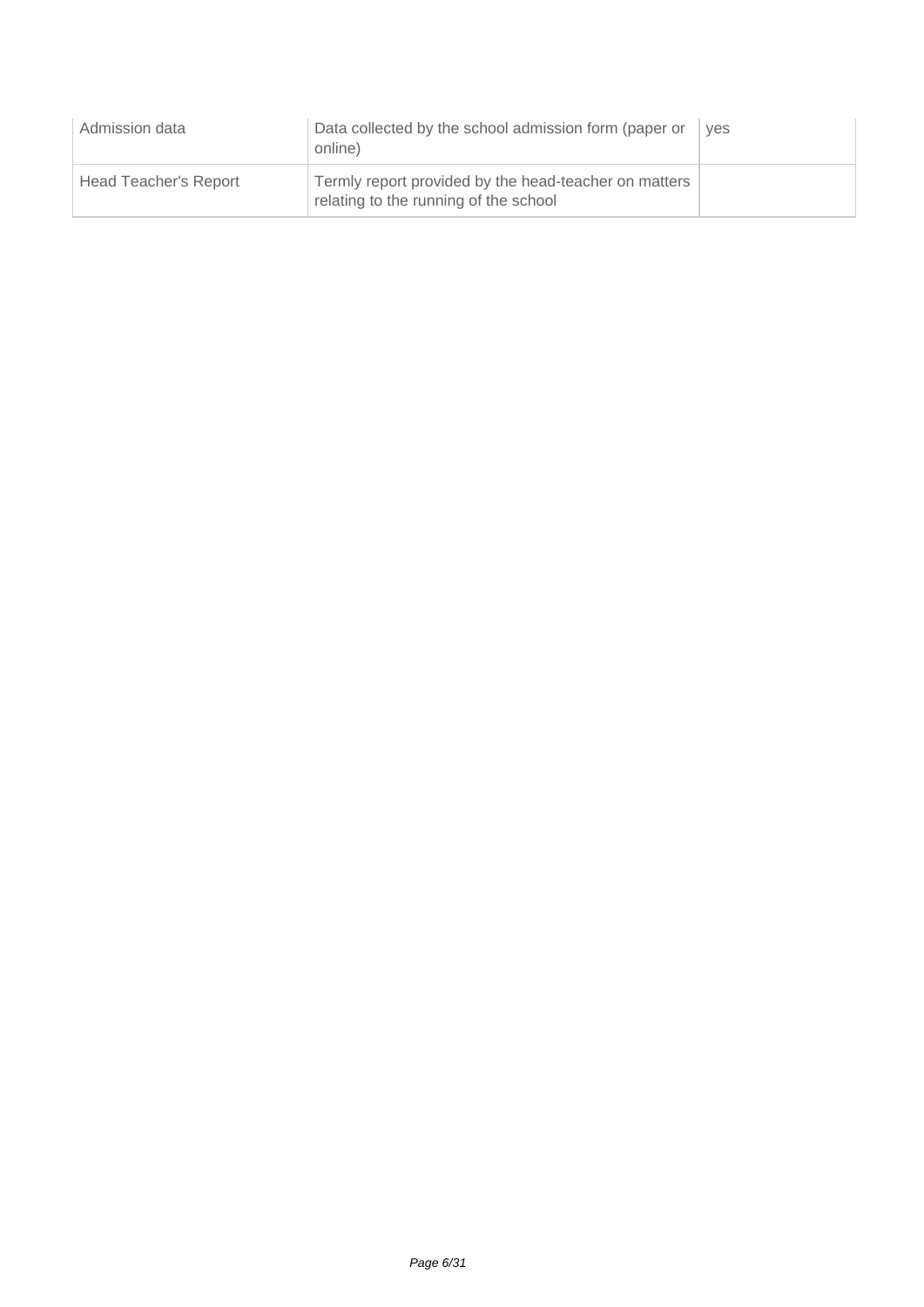| System used: Accident book |                                                            |
|----------------------------|------------------------------------------------------------|
| Owner                      | Prudhoe Castle First School                                |
| <b>Description</b>         | Log of accidents / minor injuries in school                |
| <b>Personal Data Items</b> | Pupil<br>• Name<br>• class<br>• Injury<br>• first aid<br>۰ |
| Why is it being processed? | To record injuries in school                               |
| Who is data shared with?   | Parents                                                    |

| System used: Accident Report Form |                                                                                                                                                                                                                                                                      |
|-----------------------------------|----------------------------------------------------------------------------------------------------------------------------------------------------------------------------------------------------------------------------------------------------------------------|
| Owner                             | <b>Prudhoe Castle First School</b>                                                                                                                                                                                                                                   |
| <b>Description</b>                | ACC1 form for reporting accidents to NCC                                                                                                                                                                                                                             |
| <b>Personal Data Items</b>        | Pupil<br>• Name<br>$\bullet$ DOB<br>• Gender<br>• Address<br>• Telephone number<br>• Date and time of accident<br>• nature of injury<br>• Place of accident<br>• First aid<br>• Circumstances<br>• Action taken<br>• Witness information<br>$\bullet$                |
|                                   | <b>Staff member</b><br>• Name<br>• Occupation<br>$\bullet$ DOB<br>• Gender<br>• Address<br>• Telephone number<br>• Date and time of injury<br>• nature of injury<br>• place of accident<br>• First aid<br>• Circumstances<br>• Action taken<br>• Witness information |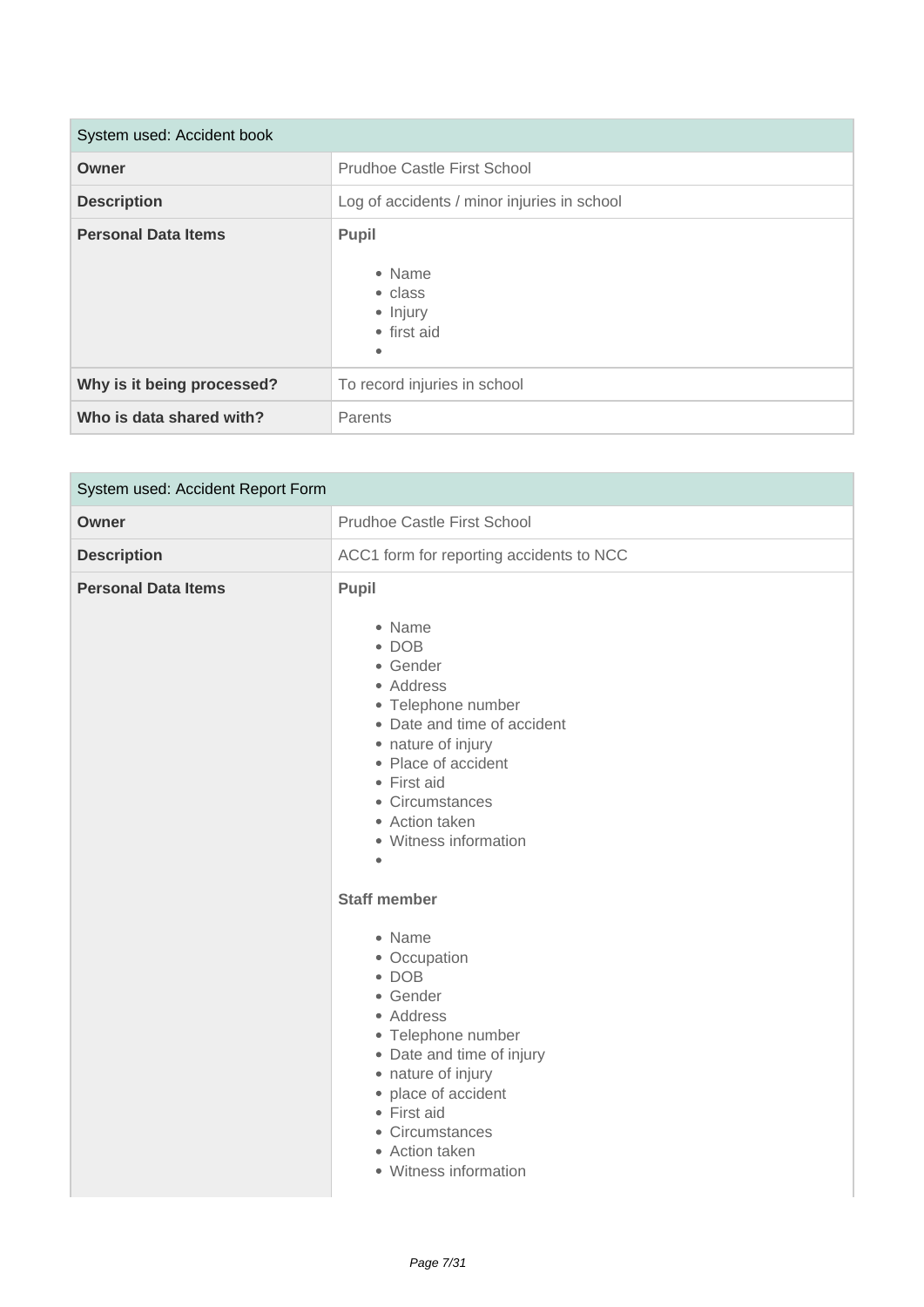| Why is it being processed? | Statutory obligations to comply with Health and Safety regulations. |
|----------------------------|---------------------------------------------------------------------|
| Who is data shared with?   | NCC / parents                                                       |

| System used: Assessment Records |                                                                                                                                                    |  |
|---------------------------------|----------------------------------------------------------------------------------------------------------------------------------------------------|--|
| Owner                           | Prudhoe Castle First School                                                                                                                        |  |
| <b>Description</b>              | Electronic and paper mark books                                                                                                                    |  |
| <b>Personal Data Items</b>      | <b>Child</b><br>$\bullet$ Name<br>• Gender<br>• Disadvantaged cohort<br>• SEND Code<br>• Key Stage 2 Assessment data<br>• Internal Assessment Data |  |
| Why is it being processed?      | To track student achievement and report to parents                                                                                                 |  |
| Who is data shared with?        | Parents                                                                                                                                            |  |

| System used: Attendance file |                                                                                                                                                                                                  |
|------------------------------|--------------------------------------------------------------------------------------------------------------------------------------------------------------------------------------------------|
| Owner                        | Prudhoe Castle First School                                                                                                                                                                      |
| <b>Description</b>           | Attendance information about pupils and classes                                                                                                                                                  |
| <b>Personal Data Items</b>   | <b>Pupil</b><br>• Name<br>$\bullet$ DOB<br>• Class<br>• Gender<br>• UPN<br>• Address<br>• Telephone number<br>• Parental contact<br>• Ethnic origin<br>• Current attendance<br>• Past attendance |
| Why is it being processed?   | To regularly check pupil's attendance towards a desired goal                                                                                                                                     |
| Who is data shared with?     | EWO and other agencies as required / parents                                                                                                                                                     |

| System used: BBC Bitesize |                                                                            |  |
|---------------------------|----------------------------------------------------------------------------|--|
| Owner                     | <b>Prudhoe Castle First School</b>                                         |  |
| <b>Description</b>        | BBC Bitesize is a free online study support resource designed to help with |  |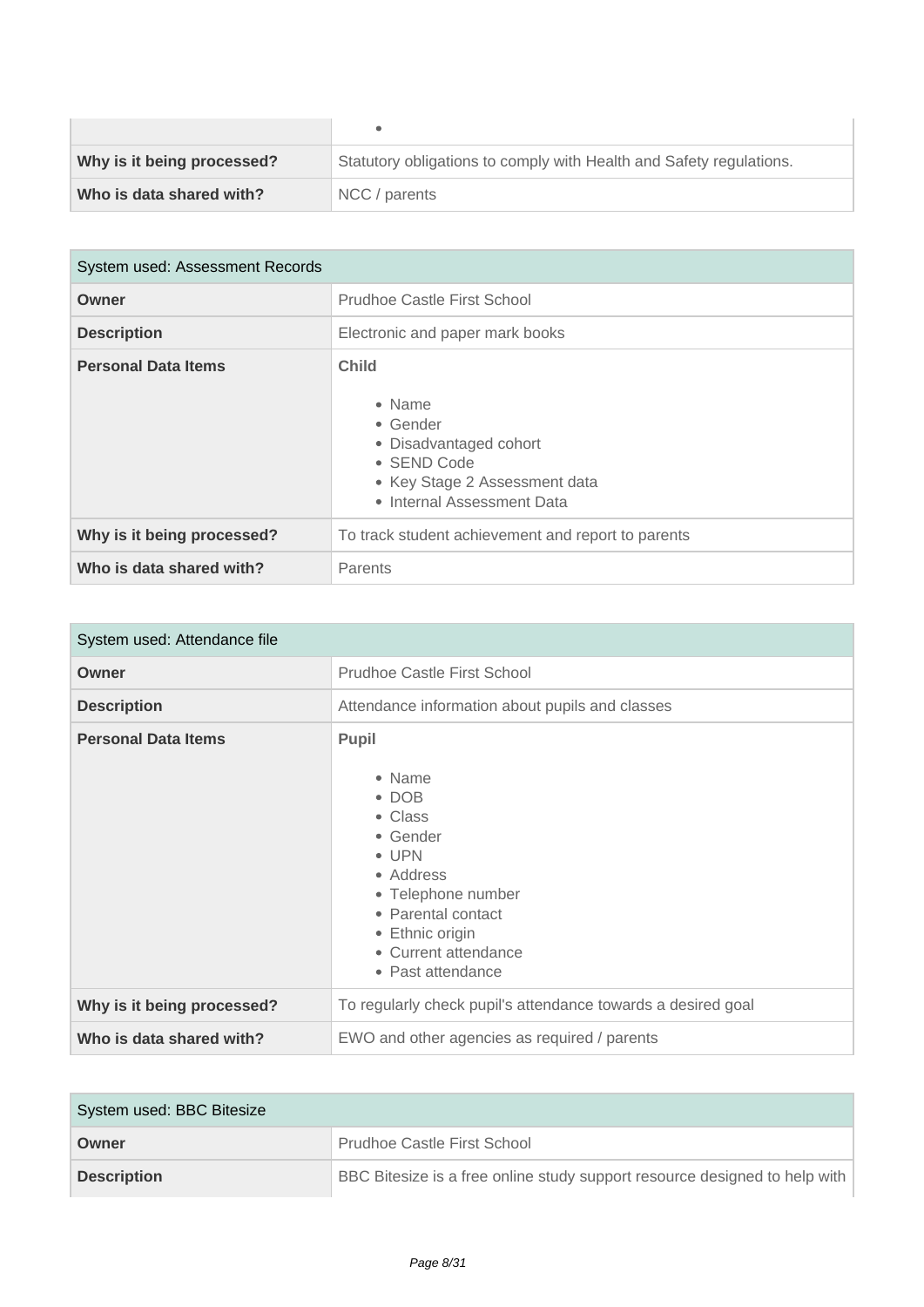|                            | learning, revision and homework! Bitesize provides support for learners<br>aged 5 to 16+ across a wide range of school subjects. It also supports<br>children and young people's wellbeing and career choices. Bitesize also<br>has hundreds of published lessons to help students across the UK with<br>home schooling. Bitesize guides are written by teachers and subject<br>experts and are mapped to follow the curricula of the UK. Secondary<br>Bitesize follows exam board specifications for the main exam boards in<br>the UK, including for GCSE in England, Wales and Northern Ireland and<br>National 4, National 5 & Highers in Scotland, ensuring students are<br>preparing for the right exams |
|----------------------------|----------------------------------------------------------------------------------------------------------------------------------------------------------------------------------------------------------------------------------------------------------------------------------------------------------------------------------------------------------------------------------------------------------------------------------------------------------------------------------------------------------------------------------------------------------------------------------------------------------------------------------------------------------------------------------------------------------------|
| <b>Personal Data Items</b> | teacher<br>• Name<br>• email address<br>child<br>• Name<br>$•$ Age<br>• Year group                                                                                                                                                                                                                                                                                                                                                                                                                                                                                                                                                                                                                             |
| Why is it being processed? | https://www.bbc.co.uk/usingthebbc/privacy/                                                                                                                                                                                                                                                                                                                                                                                                                                                                                                                                                                                                                                                                     |
| Who is data shared with?   | https://www.bbc.co.uk/usingthebbc/privacy/                                                                                                                                                                                                                                                                                                                                                                                                                                                                                                                                                                                                                                                                     |

| System used: CCTV          |                                            |
|----------------------------|--------------------------------------------|
| <b>Owner</b>               | <b>Prudhoe Castle First School</b>         |
| <b>Description</b>         | <b>CCTV</b>                                |
| <b>Personal Data Items</b> | <b>Staff</b><br>• Images                   |
|                            | <b>Child</b>                               |
|                            | • Images                                   |
|                            | <b>Visitor</b>                             |
|                            | • Images                                   |
| Why is it being processed? | Safeguarding                               |
| Who is data shared with?   | Police in event of criminal investigations |

| System used: Charanga |                                                                                                                                                                                                                                |
|-----------------------|--------------------------------------------------------------------------------------------------------------------------------------------------------------------------------------------------------------------------------|
| Owner                 | <b>Prudhoe Castle First School</b>                                                                                                                                                                                             |
| <b>Description</b>    | Charanga Music School, the best-selling, modern resource for primary<br>music — online, easy to use and great value. Includes A complete scheme<br>to teach the national curriculum for music A vast library of songs, topics, |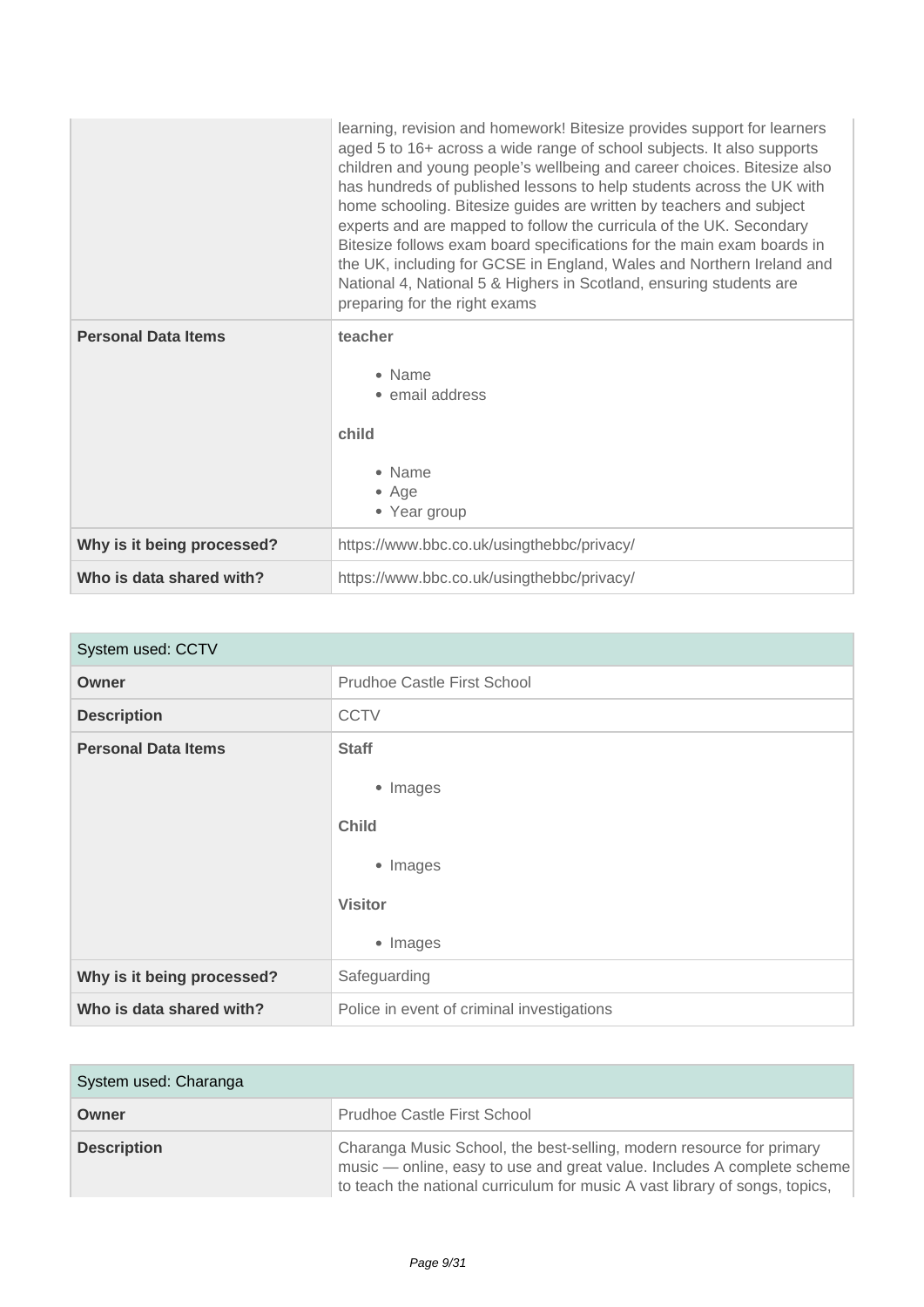|                            | instrument courses and creative apps In-depth support for assessment,<br>SEND and personalised teaching and learning                                               |
|----------------------------|--------------------------------------------------------------------------------------------------------------------------------------------------------------------|
| <b>Personal Data Items</b> | <b>Staff</b><br>• Name<br>• School<br>• email address<br>• Mobile phone umber<br>• Pupils groups<br><b>Pupil</b><br>• Name<br>• School<br>• Assessment information |
| Why is it being processed? | To provide online access to teaching and learning materials.                                                                                                       |
| Who is data shared with?   | Shared with partner company Soundation AB                                                                                                                          |

| System used: Code for Life |                                                                                                                                 |
|----------------------------|---------------------------------------------------------------------------------------------------------------------------------|
| Owner                      | <b>Prudhoe Castle First School</b>                                                                                              |
| <b>Description</b>         | Code for Life aims to teach children the basic principles of coding, to help<br>them flourish in an increasingly digital world. |
| <b>Personal Data Items</b> | <b>Staff</b><br>• Name<br>• email address<br>• School name<br><b>Pupil</b><br>• Name<br>• Class                                 |
| Why is it being processed? | To provide staff and pupils with access to the online teaching resources.                                                       |
| Who is data shared with?   | Shared within school                                                                                                            |

| System used: Consent for educational visits |                                                                                              |
|---------------------------------------------|----------------------------------------------------------------------------------------------|
| Owner                                       | <b>Prudhoe Castle First School</b>                                                           |
| <b>Description</b>                          | Consent information for all educational visits including day trips and<br>residential visits |
| <b>Personal Data Items</b>                  | Pupil<br>$\bullet$ Name<br>$\bullet$ DOB<br>• Health conditions                              |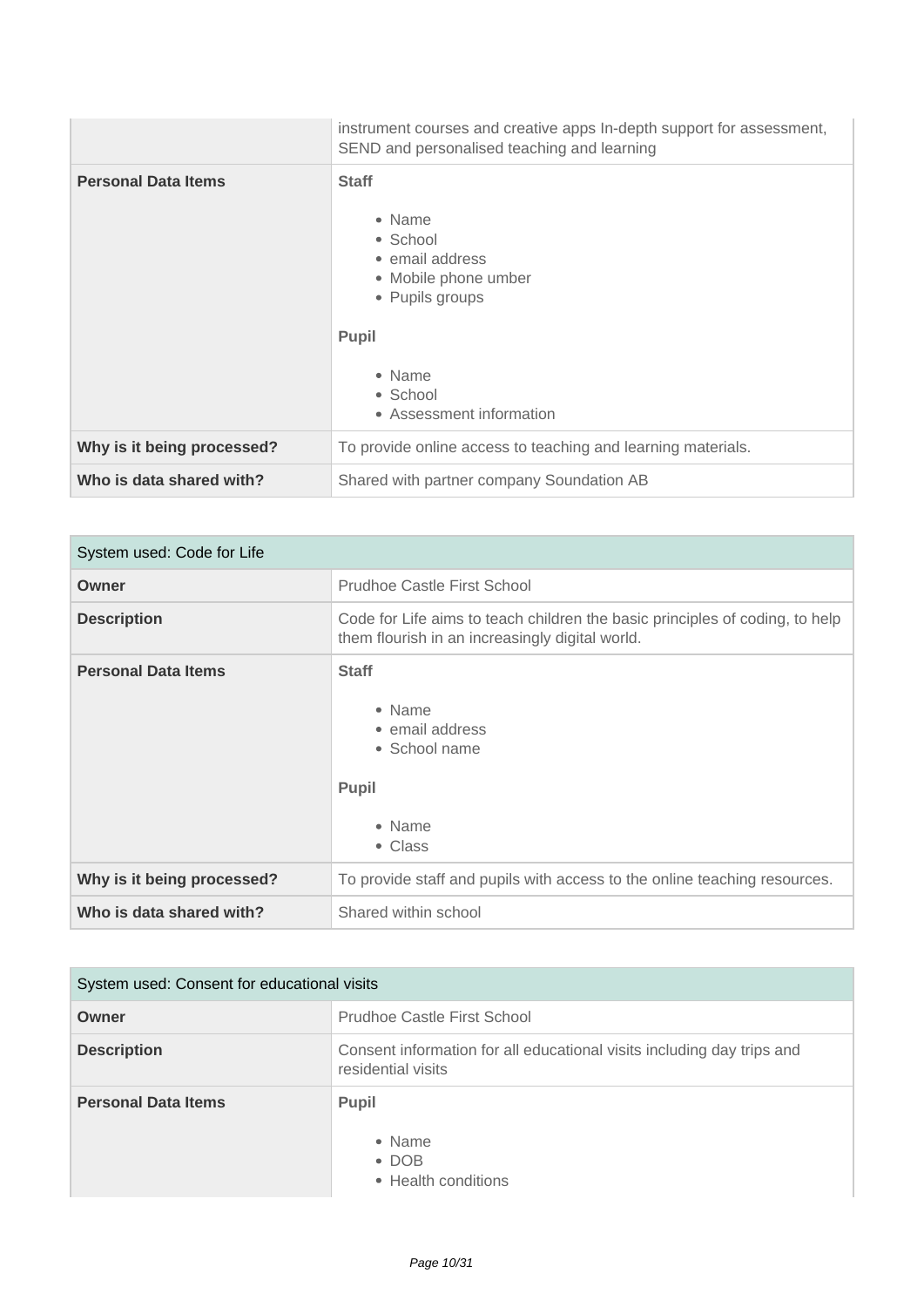|                            | • Medication<br>• Dietary requirements<br>• Contact information<br>• Family doctor |
|----------------------------|------------------------------------------------------------------------------------|
| Why is it being processed? | To ensure school has up to date information when taking children off site          |
| Who is data shared with?   | NCC or medical practitioners / providers                                           |

| System used: Data tracking spreadsheets |                                                                                                                                    |
|-----------------------------------------|------------------------------------------------------------------------------------------------------------------------------------|
| Owner                                   | Prudhoe Castle First School                                                                                                        |
| <b>Description</b>                      | Spreadhseets (excel) to track progress of children over the course of their<br>school career.                                      |
| <b>Personal Data Items</b>              | pupil<br>• Name<br>• date of birth<br>• gender<br>$\bullet$ class<br>• year<br>$\bullet$ FSM<br>$\bullet$ SEN<br>• Assessment info |
| Why is it being processed?              | Processing this data is necessary for the completion of a public task and<br>for the school to meet statutory requirements         |
| Who is data shared with?                | Different elemetns of data are shared with different parties including:<br>other staff, Governors and parents                      |

| System used: Dietary requirements information sheets |                                                                                                                    |
|------------------------------------------------------|--------------------------------------------------------------------------------------------------------------------|
| Owner                                                | Prudhoe Castle First School                                                                                        |
| <b>Description</b>                                   | Required documents for specific chidlren with severe allergies /<br>intolerances and religious observations (food) |
| <b>Personal Data Items</b>                           | <b>Pupil</b><br>• Name<br>$\bullet$ DOB<br>• Dietary information                                                   |
| Why is it being processed?                           | Health and safety - to avoid children coming into contact with specific<br>foods                                   |
| Who is data shared with?                             | n/a                                                                                                                |

| System used: Education City |                                          |
|-----------------------------|------------------------------------------|
| Owner                       | <sup>1</sup> Prudhoe Castle First School |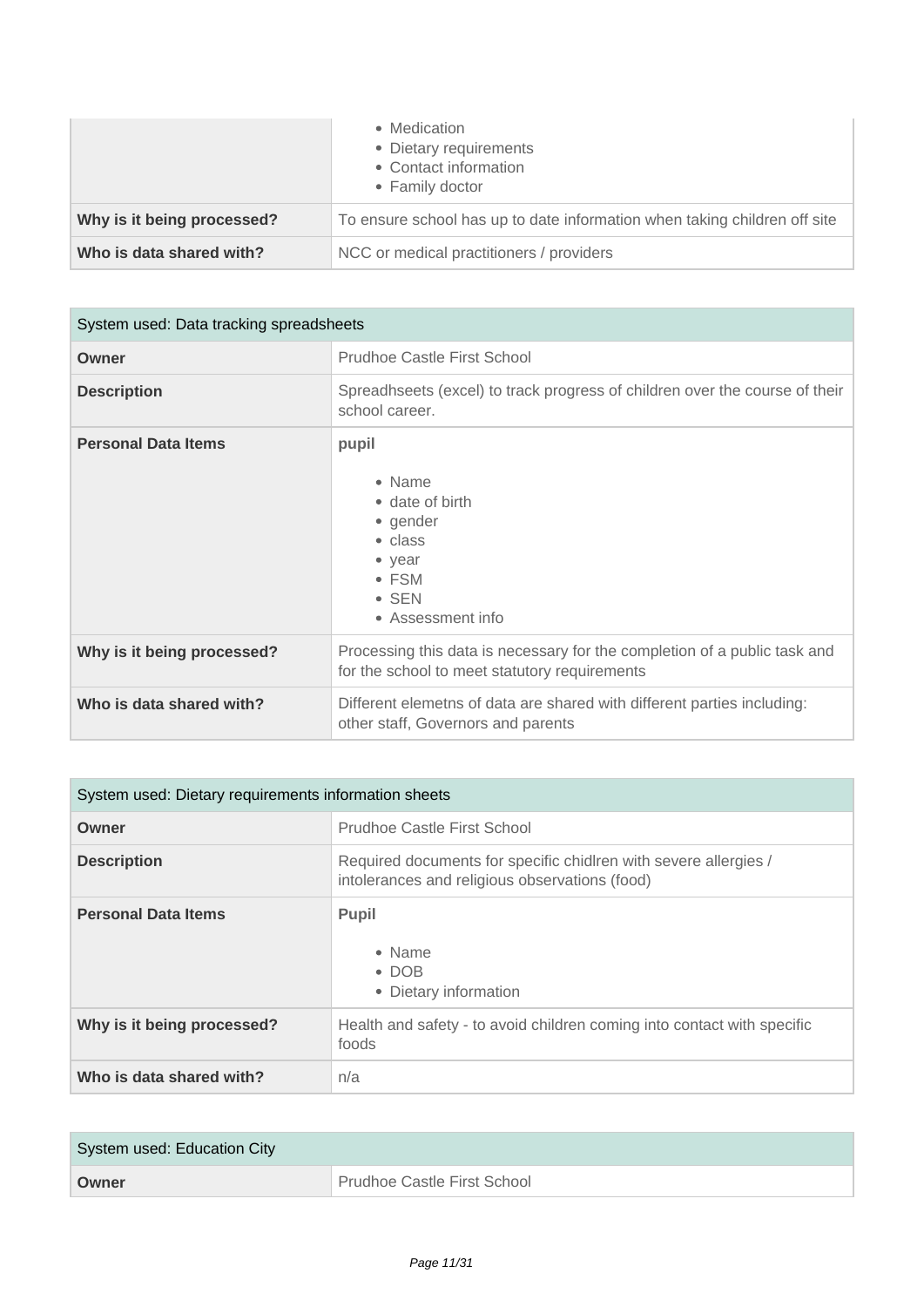| <b>Description</b>         | EducationCity offers a flexible range of teaching resources, linked to<br>teaching, planning and assessment.     |
|----------------------------|------------------------------------------------------------------------------------------------------------------|
| <b>Personal Data Items</b> | <b>Staff</b><br>• Name<br>$\bullet$ Email<br>• School<br>Pupil<br>• Name<br>• Gender<br>$\bullet$ Age<br>• Class |
| Why is it being processed? | To provide access for teachers and pupils to a range of online teaching<br>and learning tools.                   |
| Who is data shared with?   | Shared with school                                                                                               |

| System used: Eschools Website Provider |                                                                                                                                                                                                                                    |
|----------------------------------------|------------------------------------------------------------------------------------------------------------------------------------------------------------------------------------------------------------------------------------|
| Owner                                  | <b>Prudhoe Castle First School</b>                                                                                                                                                                                                 |
| <b>Description</b>                     | On-line school website building tool                                                                                                                                                                                               |
| <b>Personal Data Items</b>             | <b>School Information</b><br>• Name<br>• Address<br>• Contact information<br>• Class names<br>• Staff names<br>• Governor names<br>• Year group information (planning, homework)<br>• Newsletters<br><b>Pupil</b><br>• Photographs |
| Why is it being processed?             | To inform parents and the wider community about the life of the school                                                                                                                                                             |
| Who is data shared with?               | The general public eschools is a public facing website                                                                                                                                                                             |

| System used: EVOLVE visits |                                                                                                                                       |
|----------------------------|---------------------------------------------------------------------------------------------------------------------------------------|
| Owner                      | Prudhoe Castle First School                                                                                                           |
| <b>Description</b>         | An online system for the planning, approval and management of<br>educational visits, sports fixtures and extra-curricular activities. |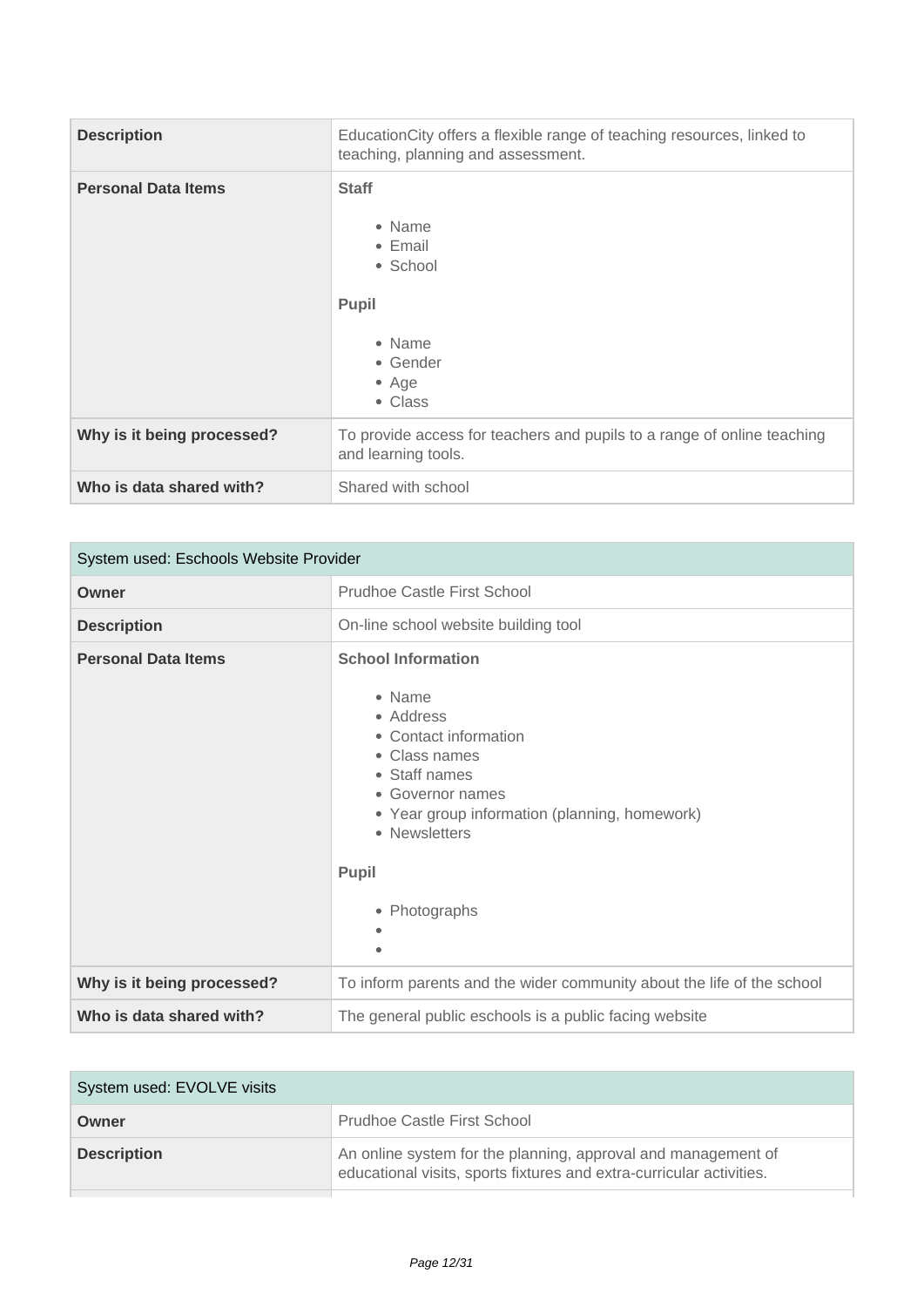| <b>Personal Data Items</b> | <b>Staff</b><br>• Name<br>• e-mail address<br>$\bullet$ IP address<br>• Location data<br>• Qualifications<br><b>Pupil</b><br>• Name<br>• Date of Birth<br>$\bullet$ UPN                                                                        |
|----------------------------|------------------------------------------------------------------------------------------------------------------------------------------------------------------------------------------------------------------------------------------------|
| Why is it being processed? | To reduce paperwork, simplify procedures, produce self-review and<br>inspection preparation data, and improve staff confidence in that they<br>automatically follow both employer, and National Guidelines.                                    |
| Who is data shared with?   | 'The only time that any information will be shared by us outside of our<br>services is where our Customer has asked us to configure the service so<br>that it shares certain data with specified third party programs including<br>calendars.' |

| System used: Futures Cloud |                                                                                                                              |
|----------------------------|------------------------------------------------------------------------------------------------------------------------------|
| Owner                      | Prudhoe Castle First School                                                                                                  |
| <b>Description</b>         | Internet / Network monitoring and reporting tool                                                                             |
| <b>Personal Data Items</b> | <b>Pupil</b><br>• Name<br>• I/P address<br>• URL's visited<br><b>Teacher</b><br>• Name<br>• I / P address<br>• URL's visited |
| Why is it being processed? | Fulfills statutory requirement for the school to monitor, log and report<br>inappropriate network activity.                  |
| Who is data shared with?   | NCC Online safety staff, Northumberland Safeguarding Children Board,<br>Police if serious incident, Staff within school.     |

| System used: Google Classroom |                                                                                                                                                                      |
|-------------------------------|----------------------------------------------------------------------------------------------------------------------------------------------------------------------|
| Owner                         | Prudhoe Castle First School                                                                                                                                          |
| <b>Description</b>            | A free and easy tool helping educators efficiently manage and assess<br>progress, while enhancing connections with learners from school, from<br>home, or on the go. |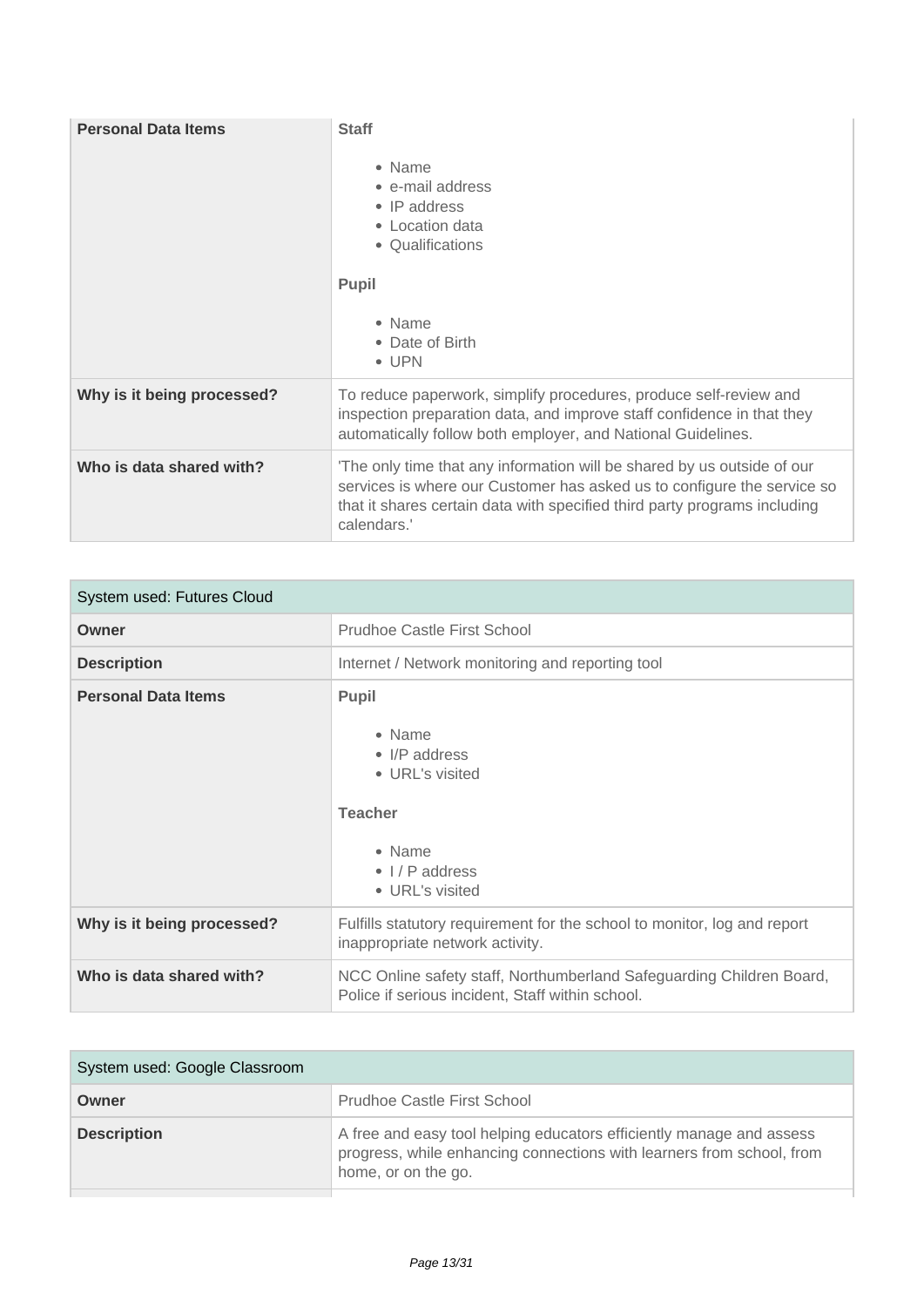| <b>Personal Data Items</b> | <b>Teacher</b>                                           |
|----------------------------|----------------------------------------------------------|
|                            | • Name                                                   |
|                            | <b>Child</b>                                             |
|                            | • Name                                                   |
| Why is it being processed? | https://policies.google.com/privacy?hl=en-GB#infocollect |
| Who is data shared with?   | https://policies.google.com/privacy?hl=en-GB#infocollect |

| System used: Google drive for education |                                                                                                                                                                      |
|-----------------------------------------|----------------------------------------------------------------------------------------------------------------------------------------------------------------------|
| Owner                                   | <b>Prudhoe Castle First School</b>                                                                                                                                   |
| <b>Description</b>                      | suite of online tools for staff and pupils, including Google drive, docs,<br>slides, sheets, gmail and Google classroom.                                             |
| <b>Personal Data Items</b>              | <b>Staff</b><br>• Name<br>• Classes / groups<br>• Gmail address<br>Pupil<br>• Name<br>• Classes / groups<br>• Gmail address<br>Governor<br>• Name<br>• Gmail address |
| Why is it being processed?              | To provide Google drive for education to staff, pupils and governors.                                                                                                |
| Who is data shared with?                | <b>Staff and Pupils</b>                                                                                                                                              |

| System used: Governance    |                                                                                                                          |
|----------------------------|--------------------------------------------------------------------------------------------------------------------------|
| Owner                      | Prudhoe Castle First School                                                                                              |
| <b>Description</b>         | Details of all members of the Governing Body                                                                             |
| <b>Personal Data Items</b> | <b>Name</b><br>• Name<br>• Address<br>• Contact Details<br>• Photos<br>• Attendance at Meetings<br>• Pecuniary Interests |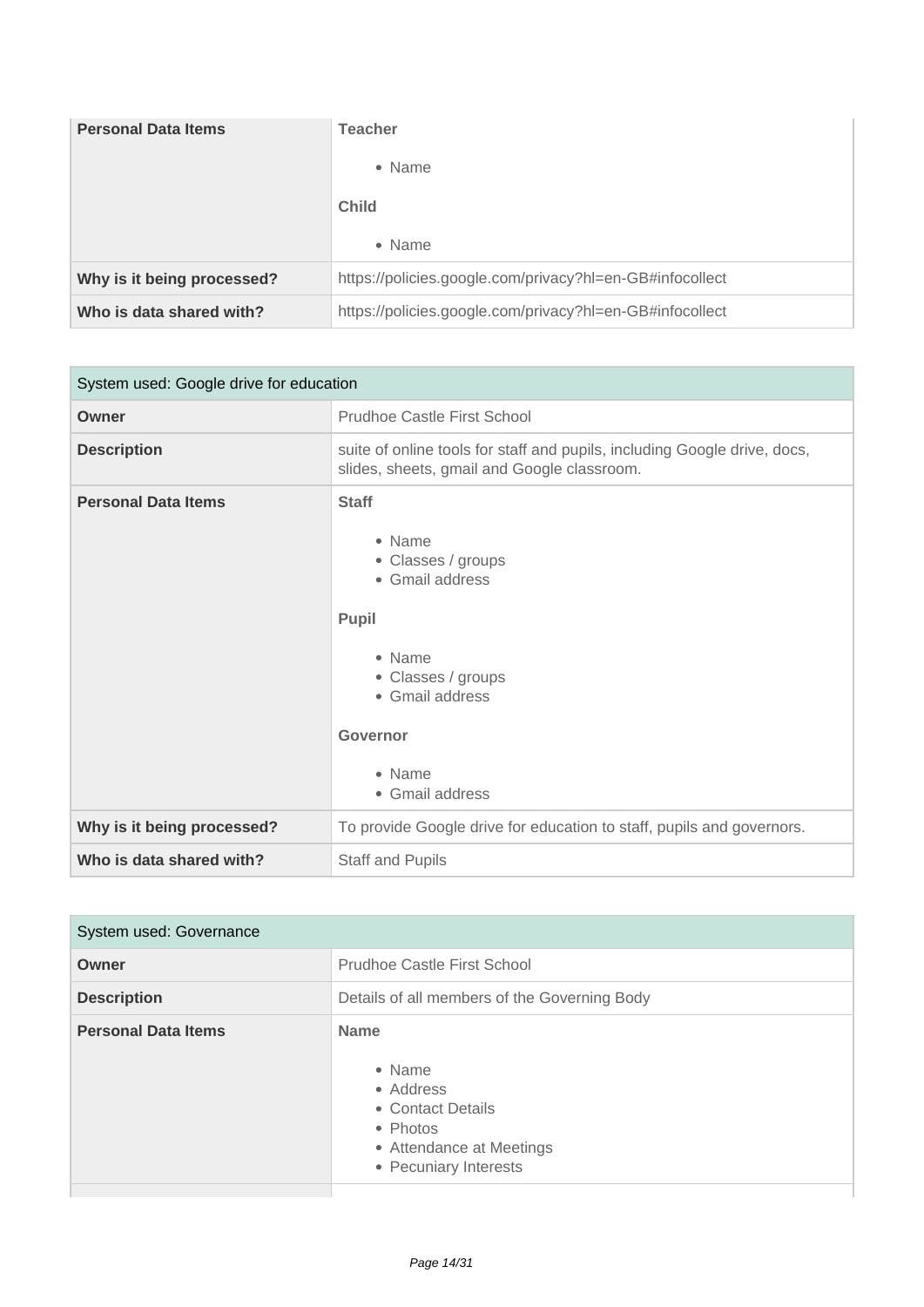| Why is it being processed? | <b>Statutory Requirement</b>           |
|----------------------------|----------------------------------------|
| Who is data shared with?   | Local Authority and the general public |

| System used: Health & Safety |                                                                                                                                                                                                                                                                                                         |
|------------------------------|---------------------------------------------------------------------------------------------------------------------------------------------------------------------------------------------------------------------------------------------------------------------------------------------------------|
| Owner                        | <b>Prudhoe Castle First School</b>                                                                                                                                                                                                                                                                      |
| <b>Description</b>           | Records pertaining to Health & Safety                                                                                                                                                                                                                                                                   |
| <b>Personal Data Items</b>   | <b>Staff</b><br>• Name<br>• Contact details<br>$\bullet$ D.o.B<br>• Record of Accident/Incident<br><b>Child</b><br>• Name<br>• Contact details<br>$\bullet$ D.o.B<br>• Record of Accident/Incident<br><b>Visitor</b><br>• Name<br>• Contact details<br>$\bullet$ D.o.B<br>• Record of Accident/Incident |
| Why is it being processed?   | To ensure Health and Safety Regulations are followed                                                                                                                                                                                                                                                    |
| Who is data shared with?     | NCC, school staff and parents                                                                                                                                                                                                                                                                           |

| System used: Lightspeed Internet Filtering |                                                                                                                                    |
|--------------------------------------------|------------------------------------------------------------------------------------------------------------------------------------|
| Owner                                      | Prudhoe Castle First School                                                                                                        |
| <b>Description</b>                         | The Lightspeed Rockets provide DfE compliant Internet Filtering Services<br>for all schools connected to the Internet through NCC. |
| <b>Personal Data Items</b>                 | <b>Staff</b><br>• Name<br>• Machine name<br>• I/P address<br>• URLs visited<br>• School<br>Pupil<br>• Name<br>• Name               |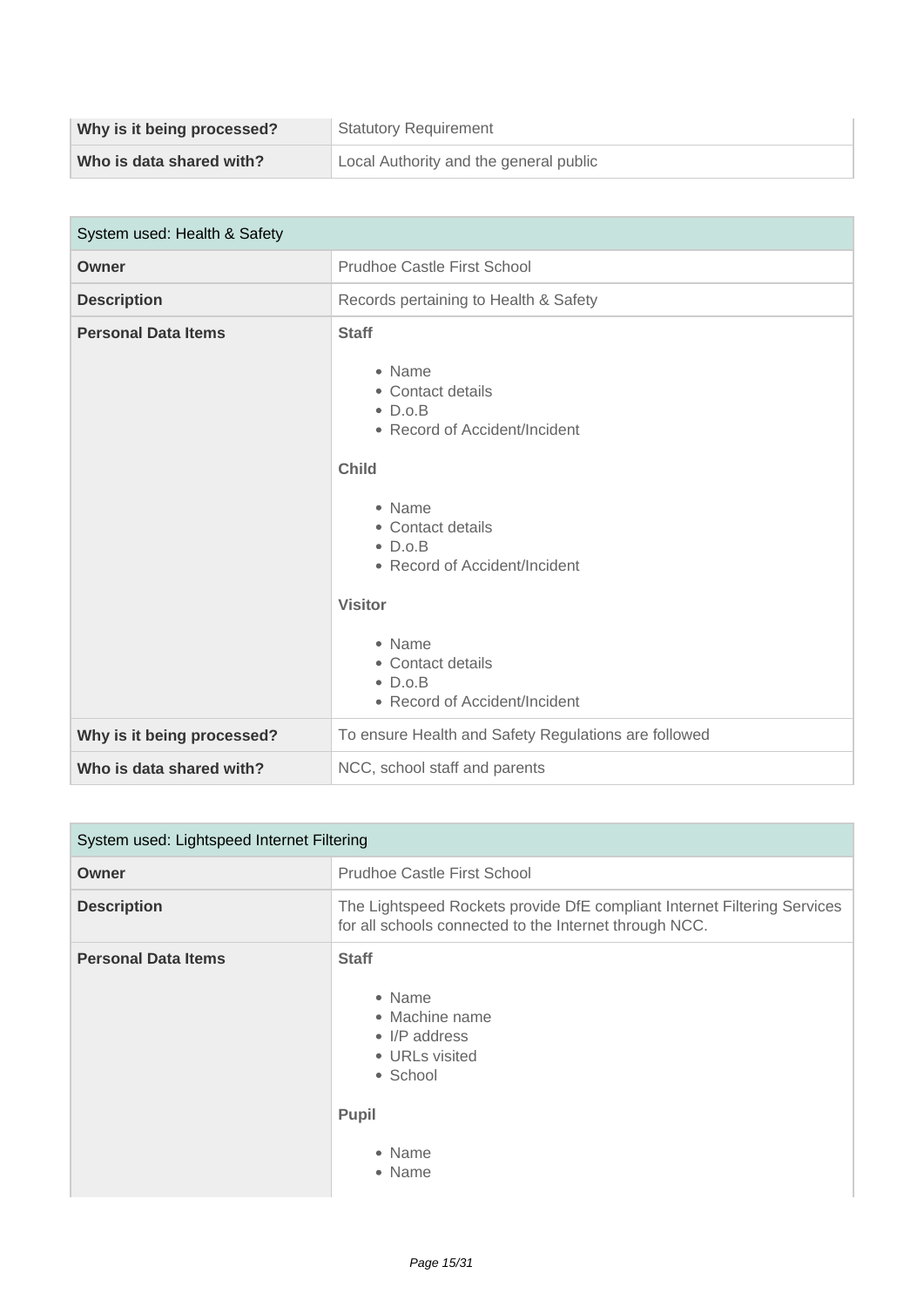|                            | • Machine name<br>• I/P address<br>• URLs visited<br>$\bullet$ School |
|----------------------------|-----------------------------------------------------------------------|
| Why is it being processed? | Statutory requirement to filter Internet services for school users    |
| Who is data shared with?   | School leadership, LSCB and police if serious incident occurs         |

| System used: Local Authority moderation of work |                                                                                                                                                                                                                         |
|-------------------------------------------------|-------------------------------------------------------------------------------------------------------------------------------------------------------------------------------------------------------------------------|
| Owner                                           | Prudhoe Castle First School                                                                                                                                                                                             |
| <b>Description</b>                              | The Local Authority arranges a number of meetings with groups of<br>schools where pupil work is presented along with grades and cross<br>moderated to ensure consistency of assessment in schools across the<br>County. |
| <b>Personal Data Items</b>                      | <b>School</b><br>• Name<br><b>Staff</b><br>• Initials<br><b>Pupil</b><br>• Initials<br>• Gender<br>• Unique pupil number (UPN)                                                                                          |
| Why is it being processed?                      | As part of the statutory? requires for assessment and moderation in<br>schools                                                                                                                                          |
| Who is data shared with?                        | Other NCC staff                                                                                                                                                                                                         |

| System used: Mathletics _ online numeracy activities |                                                                                                                                                                                                                                                                                                                                                                                                                                                                                     |
|------------------------------------------------------|-------------------------------------------------------------------------------------------------------------------------------------------------------------------------------------------------------------------------------------------------------------------------------------------------------------------------------------------------------------------------------------------------------------------------------------------------------------------------------------|
| Owner                                                | Prudhoe Castle First School                                                                                                                                                                                                                                                                                                                                                                                                                                                         |
| <b>Description</b>                                   | Mathletics is a captivating online learning space providing students with<br>all the tools they need to be successful learners, both in the classroom<br>and beyond. Powerful courses aligned to the various National Curricula of<br>the UK & Ireland, from Foundation Stage to Key Stage 5, matched with<br>dynamic tools and reporting for teachers. Mathletics supports and caters<br>to each teacher's unique blend of student-driven learning and teacher-led<br>instruction. |
| <b>Personal Data Items</b>                           | <b>Pupil</b><br>• Name<br>• School<br>• Year group<br>• Test results                                                                                                                                                                                                                                                                                                                                                                                                                |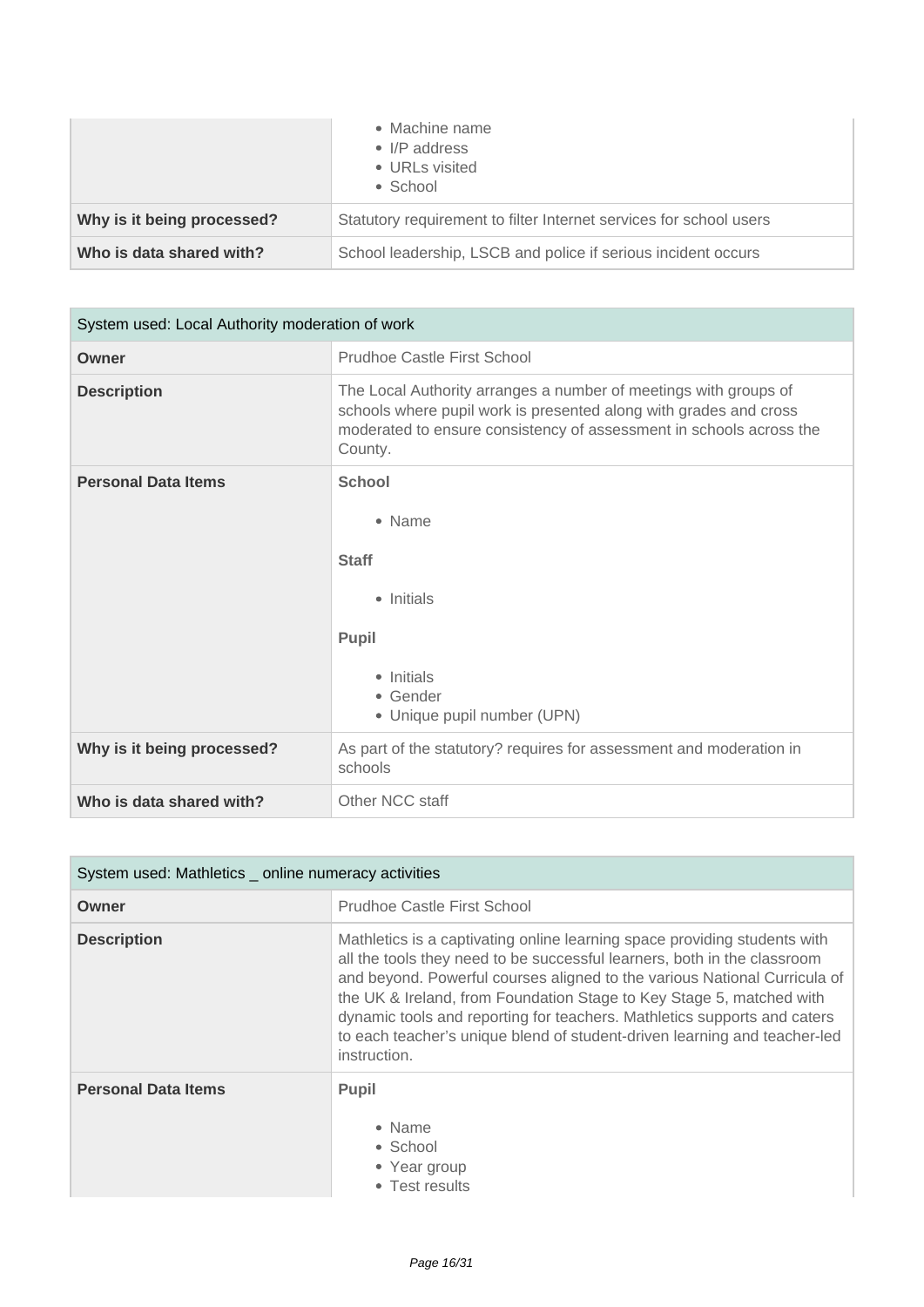|                            | <b>Staff</b>                                                         |
|----------------------------|----------------------------------------------------------------------|
|                            | • Name<br>• School                                                   |
| Why is it being processed? | To Provide secure individual access to the online learning materials |
| Who is data shared with?   | School staff                                                         |

| System used: Medical log   |                                                                                                                                                                                                                                                                                                                                                                                                                                                                                                            |
|----------------------------|------------------------------------------------------------------------------------------------------------------------------------------------------------------------------------------------------------------------------------------------------------------------------------------------------------------------------------------------------------------------------------------------------------------------------------------------------------------------------------------------------------|
| Owner                      | <b>Prudhoe Castle First School</b>                                                                                                                                                                                                                                                                                                                                                                                                                                                                         |
| <b>Description</b>         | File of medical information for each child: asthma, medication<br>administered, heath care plans, risk assessments                                                                                                                                                                                                                                                                                                                                                                                         |
| <b>Personal Data Items</b> | Pupil<br>• Name<br>• Inhaler / medication information (doseage)<br>$\bullet$ DOB<br>• Class<br>• Medical condition<br>• Signs and symptoms<br>• Treatment<br>• Parental consent<br>• Name of medication and dose<br>• Side effects<br>• Storage requirements<br>• Special equipment<br>• Testing needed<br>• Access to food drink<br>• Dietary requirement<br>• Staff support<br>• Contingency arrangements<br>• Family / emergency contacts<br>• Hazard<br>• Risk<br>• Control measures / risk evaluation |
| Why is it being processed? | Health and safety of child                                                                                                                                                                                                                                                                                                                                                                                                                                                                                 |
| Who is data shared with?   | Staff, NCC and NHS professionals                                                                                                                                                                                                                                                                                                                                                                                                                                                                           |

| System used: Nursery (Early Years) files |                                                                                                                    |
|------------------------------------------|--------------------------------------------------------------------------------------------------------------------|
| Owner                                    | Prudhoe Castle First School                                                                                        |
| <b>Description</b>                       | Early years registration information and funding informaiton for Early<br>Years entitlement, hours taken each week |
| <b>Personal Data Items</b>               | <b>Pupil</b><br>• Name<br>$\bullet$ DOB                                                                            |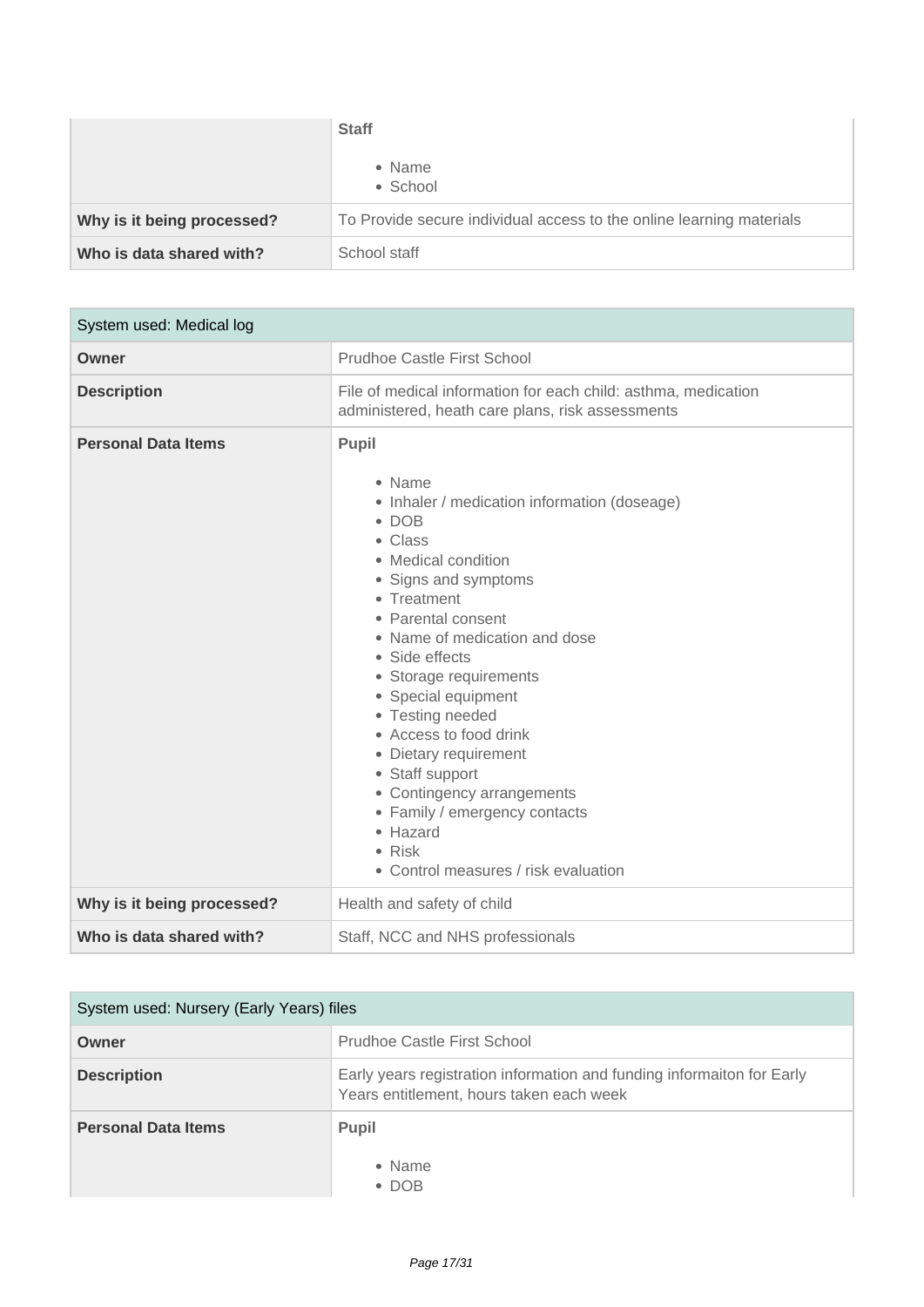|                            | • Gender<br>• Address<br>• Documents seen / recorded<br>• Parents Nat. Insurance Number<br>• Eligibility code<br>• Religion<br>• Email address<br>• Telephone number<br>• Parent work details<br>• Emergency contact details<br>• Former placements<br>• Medical information<br>• Ethnic origin<br>• SEN information<br>$\bullet$ EAL<br>• Armed forces<br>• Meal arrangements<br>• Parental consent: medicine, photos, website, school publications,<br>press, local excursions<br>• Start dates<br>• Desired sessions |
|----------------------------|-------------------------------------------------------------------------------------------------------------------------------------------------------------------------------------------------------------------------------------------------------------------------------------------------------------------------------------------------------------------------------------------------------------------------------------------------------------------------------------------------------------------------|
| Why is it being processed? | To ensure registration of chidlren into school and that children receive<br>their entitlements                                                                                                                                                                                                                                                                                                                                                                                                                          |
| Who is data shared with?   | School staff, NCC, outside agencies as required                                                                                                                                                                                                                                                                                                                                                                                                                                                                         |

| System used: Oak Acadamy   |                                                                                                                                                                                                                                                                                                                                                                                |
|----------------------------|--------------------------------------------------------------------------------------------------------------------------------------------------------------------------------------------------------------------------------------------------------------------------------------------------------------------------------------------------------------------------------|
| Owner                      | Prudhoe Castle First School                                                                                                                                                                                                                                                                                                                                                    |
| <b>Description</b>         | Oak National Academy provides free video lessons, slides and<br>worksheets to support teachers and pupils to keep learning. Created by<br>teachers in response to coronavirus, the resources are freely available, to<br>complement schools' own teaching. Lessons cover a broad range of<br>subjects, from reception to year 11. There are no sign-ups or logins<br>required. |
| <b>Personal Data Items</b> | <b>Teacher</b><br>$\bullet$ Name<br><b>Pupil</b><br>• Name<br>$\bullet$ Age                                                                                                                                                                                                                                                                                                    |
| Why is it being processed? | https://privacy.thenational.academy/                                                                                                                                                                                                                                                                                                                                           |
| Who is data shared with?   | https://privacy.thenational.academy/                                                                                                                                                                                                                                                                                                                                           |

| System used: Oxford Owls |                             |
|--------------------------|-----------------------------|
| Owner                    | Prudhoe Castle First School |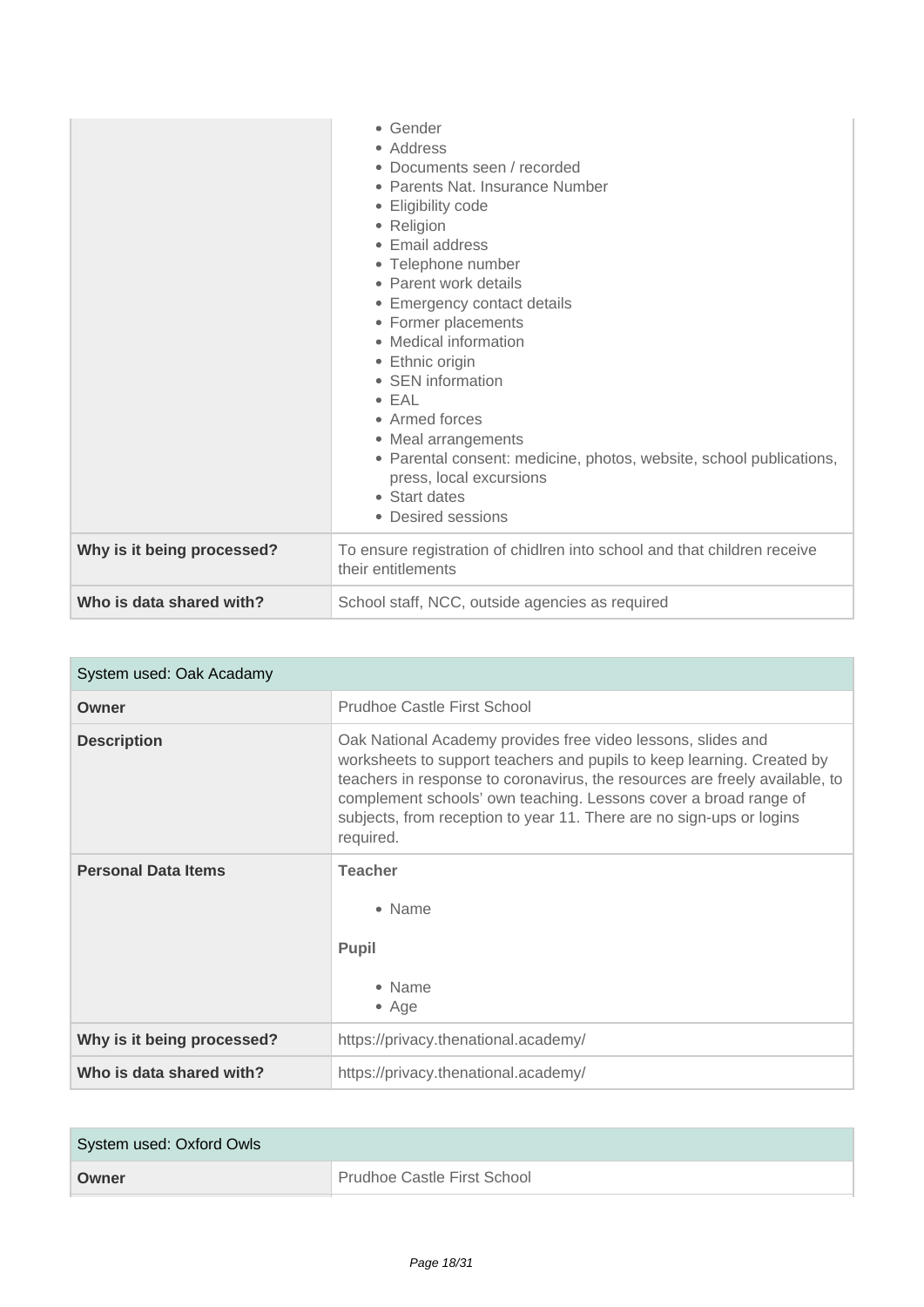| <b>Description</b>         | Oxford Owl for School Teaching resources and expert school<br>improvement support Remote learning guidance and support Award-<br>winning subscriptions and leadership support Free teaching resources<br>and eBooks Advice and support for parents Educational activities and<br>games Free eBook library for 3- to 11-year-olds |
|----------------------------|----------------------------------------------------------------------------------------------------------------------------------------------------------------------------------------------------------------------------------------------------------------------------------------------------------------------------------|
| <b>Personal Data Items</b> | <b>Teacher</b><br>• Name<br><b>Parent</b><br>• Name<br><b>Child</b><br>• Name<br>$\bullet$ Age                                                                                                                                                                                                                                   |
| Why is it being processed? | https://global.oup.com/privacy?cc=us                                                                                                                                                                                                                                                                                             |
| Who is data shared with?   | https://global.oup.com/privacy?cc=us                                                                                                                                                                                                                                                                                             |

| System used: Personnel files |                                                                                                                                                                                                                                                                 |
|------------------------------|-----------------------------------------------------------------------------------------------------------------------------------------------------------------------------------------------------------------------------------------------------------------|
| Owner                        | Prudhoe Castle First School                                                                                                                                                                                                                                     |
| <b>Description</b>           | Information relating to staff employment                                                                                                                                                                                                                        |
| <b>Personal Data Items</b>   | <b>Staff</b><br>• Name<br>• Address<br>• Telephone number<br>• e-mail address<br>• National Insurance Number<br>• Qualifications<br>$\bullet$ DOB<br>• Contract<br>• Payroll no.<br>• Employment history<br>• References<br>• Leave of absence<br>• DBS checked |
| Why is it being processed?   | Necessary for employment                                                                                                                                                                                                                                        |
| Who is data shared with?     | NCC and/or HR provider and/or Payroll provider                                                                                                                                                                                                                  |

| System used: Phonics play |                                                                                                                                  |
|---------------------------|----------------------------------------------------------------------------------------------------------------------------------|
| Owner                     | <b>Prudhoe Castle First School</b>                                                                                               |
| <b>Description</b>        | Interactive phonics games, phonics planning, assessment ideas and<br>many teaching ideas and resources to help children to learn |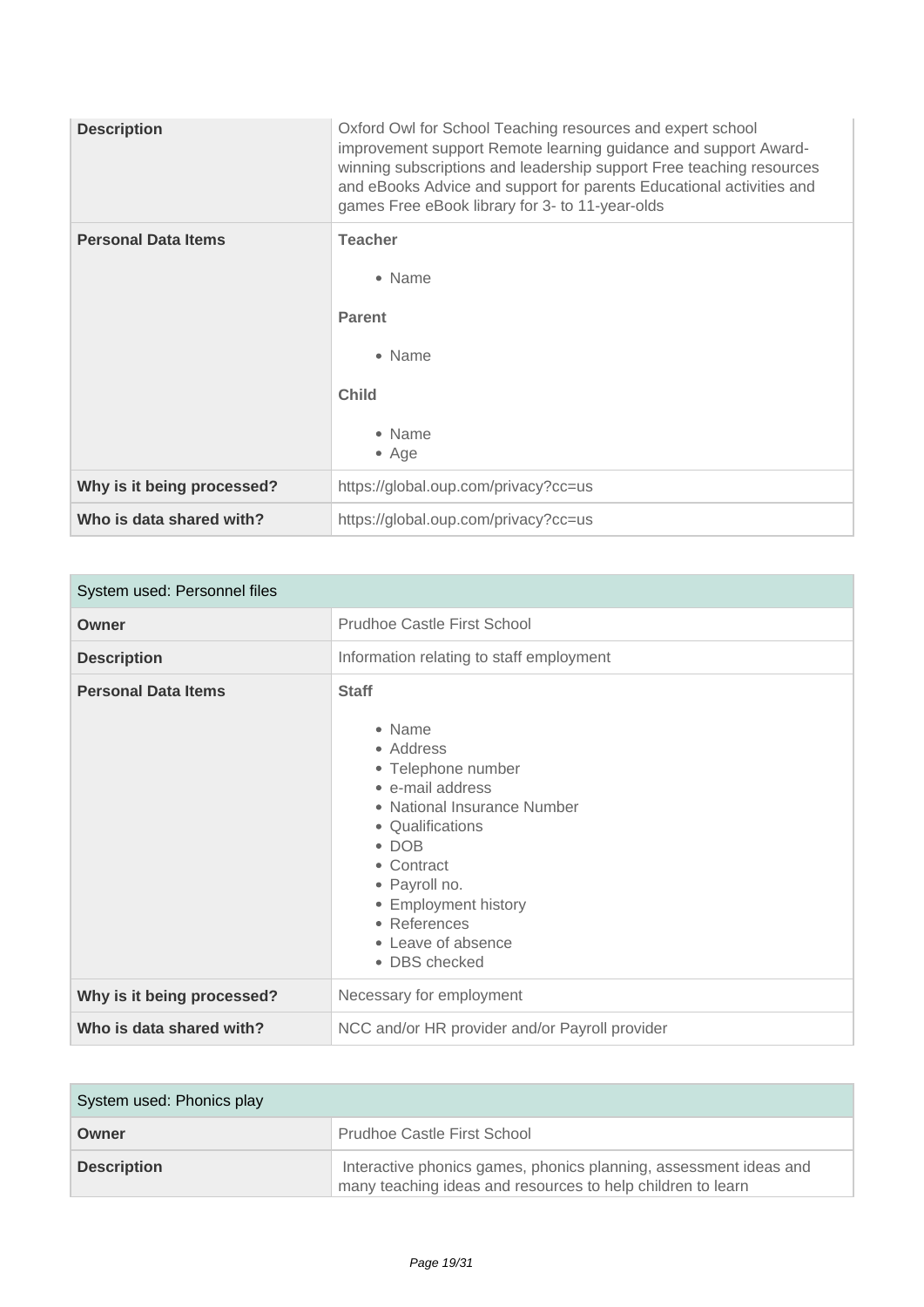| <b>Personal Data Items</b> | <b>School</b>                                                        |
|----------------------------|----------------------------------------------------------------------|
|                            | • Name                                                               |
|                            | <b>Pupil</b>                                                         |
|                            | • Name                                                               |
|                            | <b>Staff</b>                                                         |
|                            | • Name                                                               |
| Why is it being processed? | To provide access to online learning resources for pupils and staff. |
| Who is data shared with?   | Staff                                                                |

| System used: Photographs and videos of staff and pupils. |                                                                                                                                                        |
|----------------------------------------------------------|--------------------------------------------------------------------------------------------------------------------------------------------------------|
| Owner                                                    | <b>Prudhoe Castle First School</b>                                                                                                                     |
| <b>Description</b>                                       | Permission to display staff and pupil photographs (unnamed) and video<br>on the school website and social media platforms.                             |
| <b>Personal Data Items</b>                               | <b>Staff</b><br>• Name<br>• Photograph<br>• Video<br>Pupil<br>• Photograph (unnamed)<br>• Video (unnamed)<br><b>Governor</b><br>• Name<br>• Photograph |
| Why is it being processed?                               | To celebrate the life and work of the school.                                                                                                          |
| Who is data shared with?                                 | The public                                                                                                                                             |

| System used: Purple Mash   |                                                                                                                                                                                                  |
|----------------------------|--------------------------------------------------------------------------------------------------------------------------------------------------------------------------------------------------|
| Owner                      | Prudhoe Castle First School                                                                                                                                                                      |
| <b>Description</b>         | The all-in-one Edtech solution for your Primary School. Embed computing<br>and digital skills across your whole curriculum with award-winning<br>teaching and learning software for KS1 and KS2. |
| <b>Personal Data Items</b> | <b>Pupil</b><br>• Name                                                                                                                                                                           |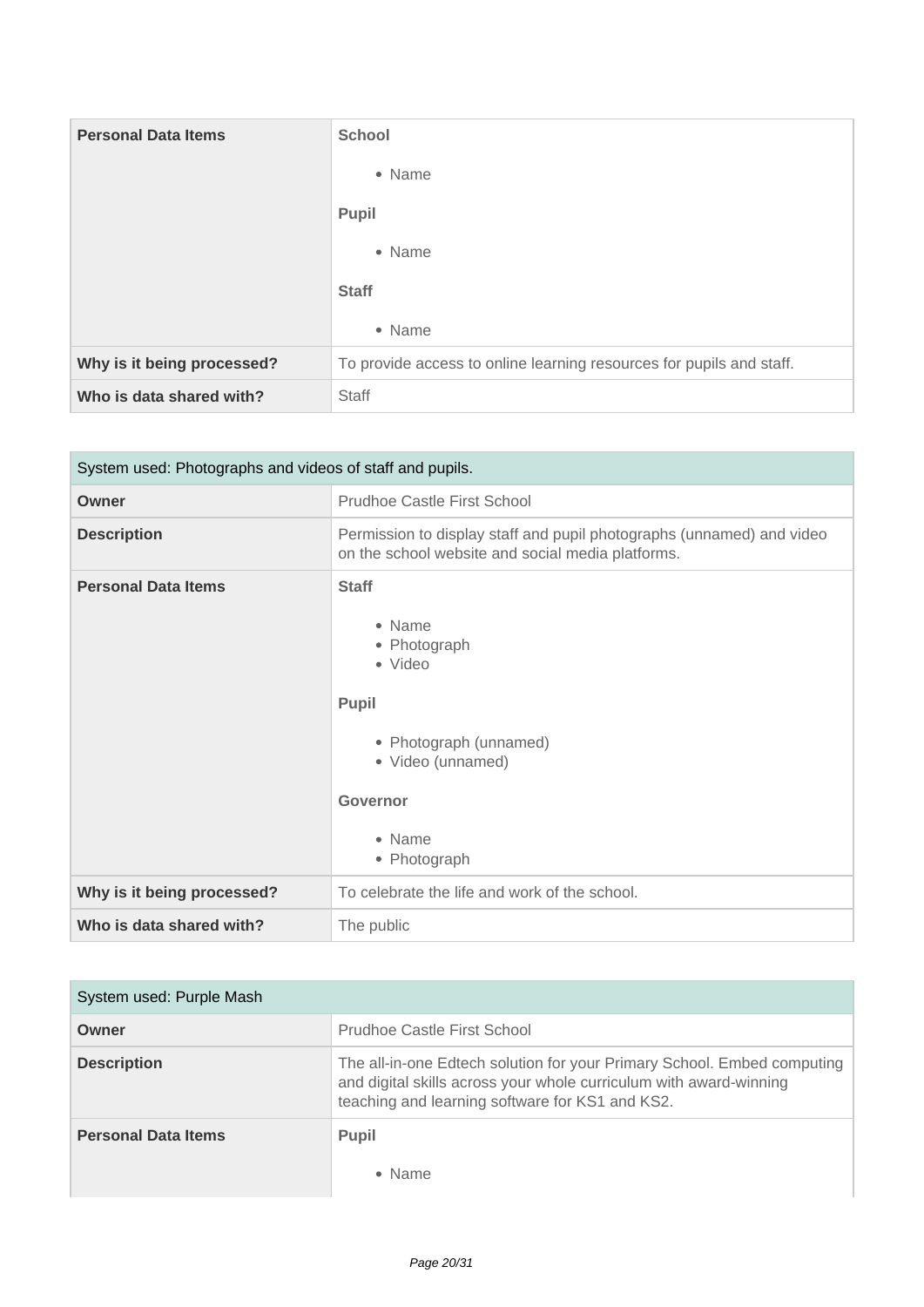|                            | • Year Group<br>• School<br>$•$ Age                     |
|----------------------------|---------------------------------------------------------|
|                            | <b>Staff</b>                                            |
|                            | • Name<br>• School                                      |
| Why is it being processed? | To provide online access to a range of Edtech software. |
| Who is data shared with?   | School staff                                            |

| System used: Recruitment information |                                                                                                                                                                                           |
|--------------------------------------|-------------------------------------------------------------------------------------------------------------------------------------------------------------------------------------------|
| Owner                                | Prudhoe Castle First School                                                                                                                                                               |
| <b>Description</b>                   | Part of the job application process                                                                                                                                                       |
| <b>Personal Data Items</b>           | <b>Name</b><br>• Name<br>$\bullet$ DOB<br>• Address<br>• Educational establishments attended<br>• Qualifications<br>• Disciplinary Records<br>• Appraisal Records<br>• Salary information |
| Why is it being processed?           | As part of the recruitment process                                                                                                                                                        |
| Who is data shared with?             | Governors/shortlisting panel/SIP/HR                                                                                                                                                       |

| System used: Registers     |                                                                                                  |
|----------------------------|--------------------------------------------------------------------------------------------------|
| Owner                      | <b>Prudhoe Castle First School</b>                                                               |
| <b>Description</b>         | Daily register, after school club registers, lunch register                                      |
| <b>Personal Data Items</b> | <b>Child</b><br>$\bullet$ Name<br>• Address<br>• Date of Birth<br>• Lunch Status<br>• Attendance |
| Why is it being processed? | To monitor children's attendance - legal obligation.                                             |
| Who is data shared with?   | School staff, after school club providers                                                        |

System used: Safeguarding Records - Electronic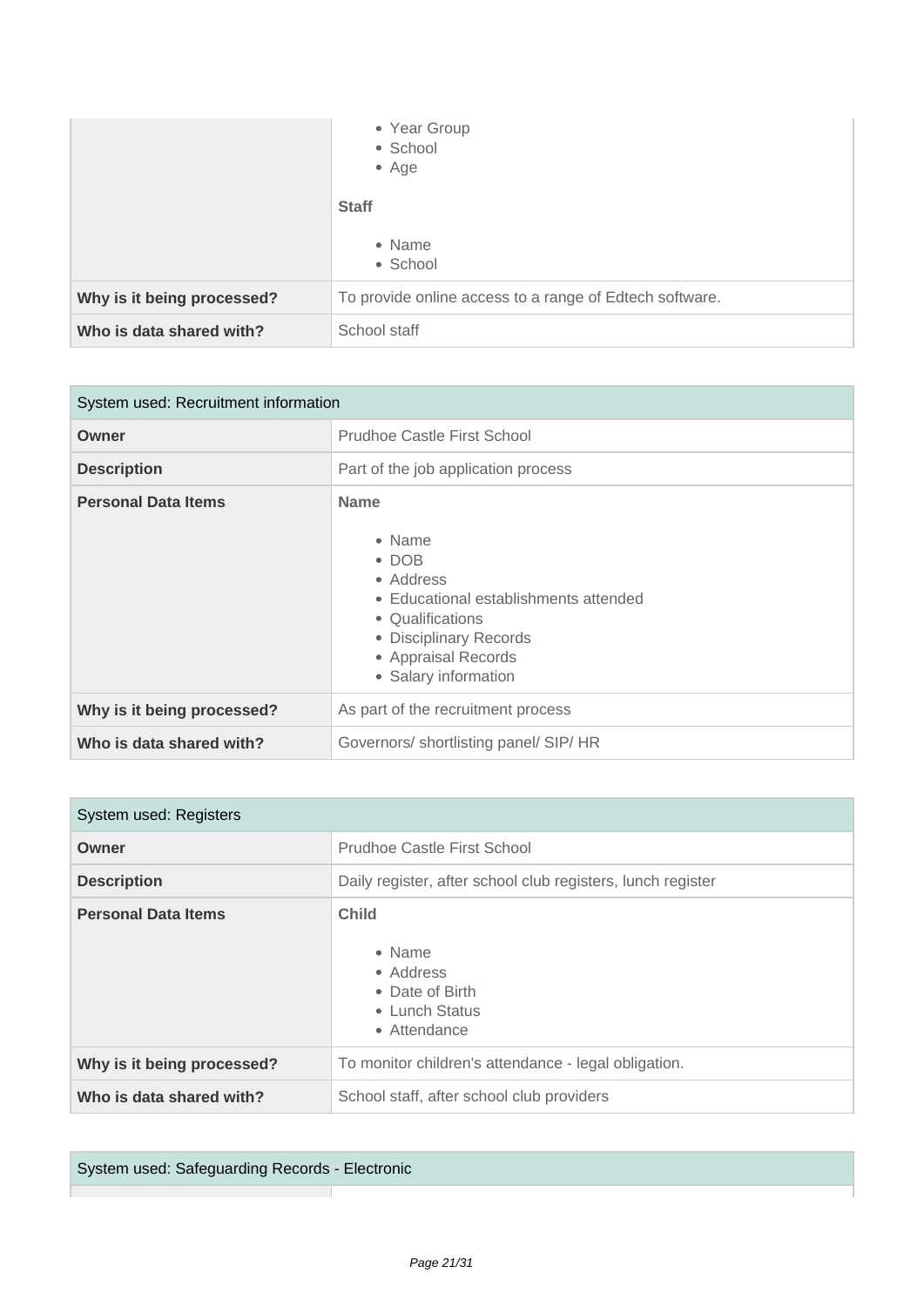| Owner                      | <b>Prudhoe Castle First School</b>                                                                                                                                                                                                                                                                                                                                                                                                                              |
|----------------------------|-----------------------------------------------------------------------------------------------------------------------------------------------------------------------------------------------------------------------------------------------------------------------------------------------------------------------------------------------------------------------------------------------------------------------------------------------------------------|
| <b>Description</b>         | Records relating to safeguarding of children                                                                                                                                                                                                                                                                                                                                                                                                                    |
| <b>Personal Data Items</b> | <b>Pupils</b><br>• Name<br>• Date of Birth<br>• Address<br>• Health Needs<br>• Social Care Status<br>• Educational Needs<br>• Child Protection Plan/Actions<br><b>Parent/Carers</b><br>• Name<br>• Address<br>• Contact Details<br><b>Staff</b><br>• Name<br>• Position<br><b>Social Care Worker</b><br>• Name<br>• Address<br>• Contact Details<br><b>External Support Workers</b><br>• Name<br>• Organisation<br>• Position<br>• Address<br>• Contact Details |
| Why is it being processed? | Statutory obligations and to support educational entitlement                                                                                                                                                                                                                                                                                                                                                                                                    |
| Who is data shared with?   | Parent/Carer as appropriate, key workers as appropriate, LA workers as<br>appropriate, Police                                                                                                                                                                                                                                                                                                                                                                   |

| System used: Safeguarding Records - Paper |                                                         |
|-------------------------------------------|---------------------------------------------------------|
| Owner                                     | Prudhoe Castle First School                             |
| <b>Description</b>                        | Records relating to safeguarding of children            |
| <b>Personal Data Items</b>                | <b>Pupils</b><br>• Name<br>• Date of Birth<br>• Address |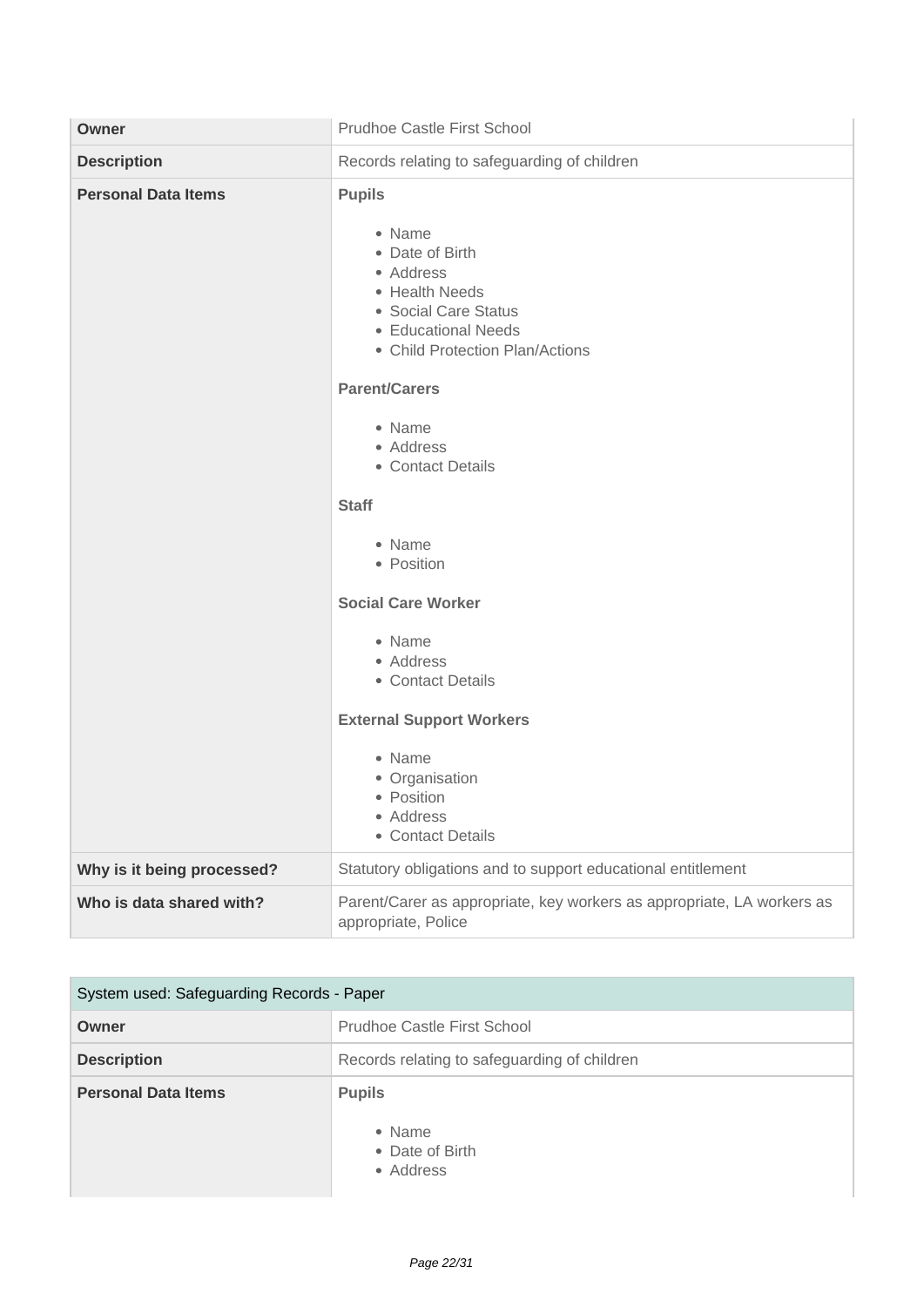|                            | • Health Needs<br>• Social Care Status<br>• Educational Needs<br>• Child Protection Plan/Actions<br><b>Parent/Carers</b><br>• Name<br>• Address<br>• Contact Details<br><b>Staff</b><br>• Name<br>• Position<br><b>Social Care Worker</b><br>• Name<br>• Address<br>• Contact Details<br><b>External Support Workers</b><br>• Name<br>• Organisation<br>• Position<br>• Address<br>• Contact Details |
|----------------------------|------------------------------------------------------------------------------------------------------------------------------------------------------------------------------------------------------------------------------------------------------------------------------------------------------------------------------------------------------------------------------------------------------|
| Why is it being processed? | Statutory obligations and to support educational entitlement                                                                                                                                                                                                                                                                                                                                         |
| Who is data shared with?   | Parent/Carer as appropriate, key workers as appropriate, LA workers as<br>appropriate, Police                                                                                                                                                                                                                                                                                                        |

| System used: School meals identification |                                                                                                           |
|------------------------------------------|-----------------------------------------------------------------------------------------------------------|
| Owner                                    | <b>Prudhoe Castle First School</b>                                                                        |
| <b>Description</b>                       | Identification of pupils for meals                                                                        |
| <b>Personal Data Items</b>               | <b>Pupil</b><br>• Name<br>• Photograph<br>• Dietary requirement                                           |
| Why is it being processed?               | To ensure the pupils receive appropriate dietary requirements, particularly<br>those with food allergies. |
| Who is data shared with?                 | Not shared                                                                                                |

| System used: School360 |  |
|------------------------|--|
|                        |  |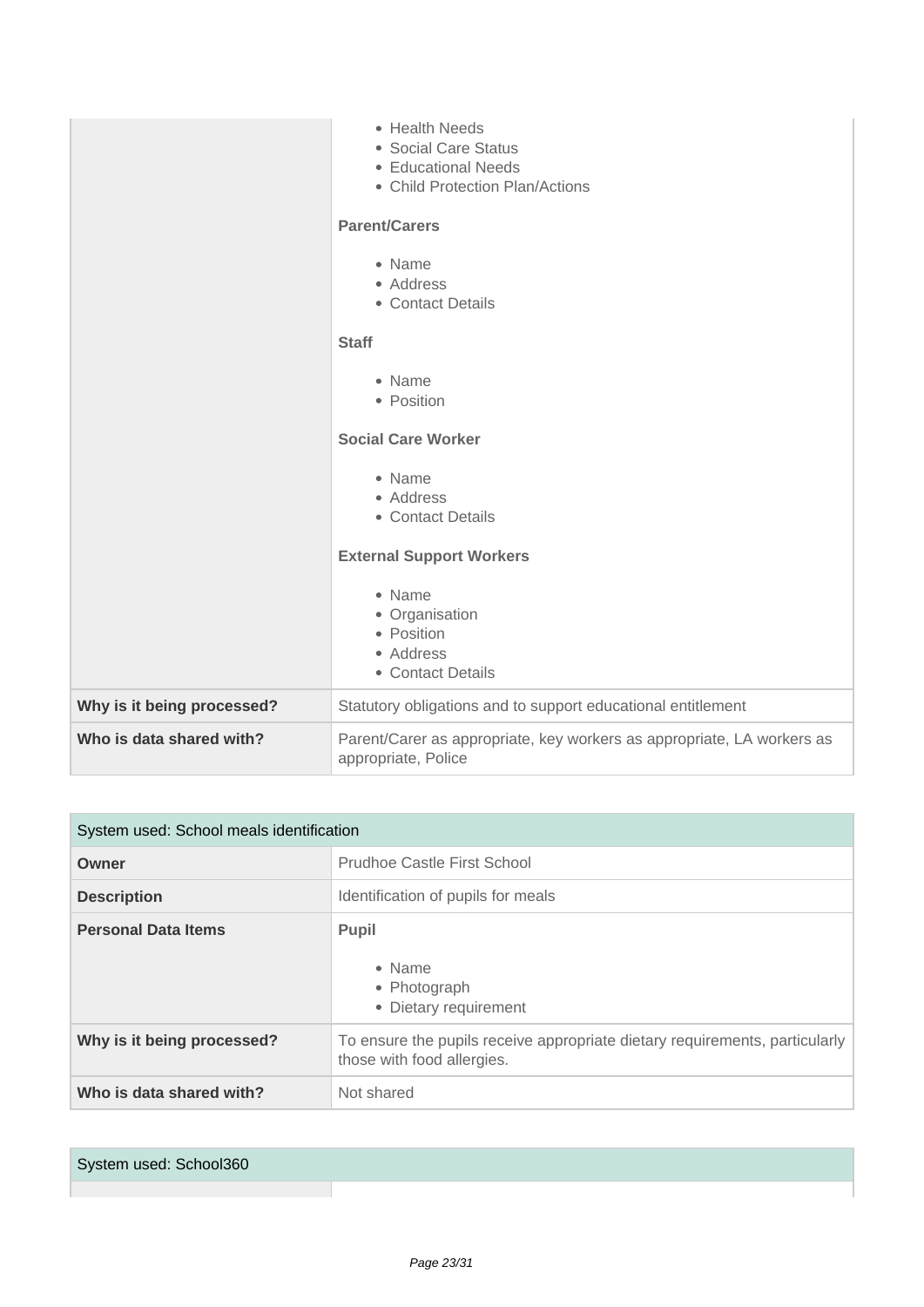| Owner                      | Prudhoe Castle First School                                                                                                                                                                                                                                                                         |
|----------------------------|-----------------------------------------------------------------------------------------------------------------------------------------------------------------------------------------------------------------------------------------------------------------------------------------------------|
| <b>Description</b>         | Learning platform for Northumberland schools with links to 3rd party<br>educational resource providers.                                                                                                                                                                                             |
| <b>Personal Data Items</b> | Pupil<br>• Name<br>• School id<br>• Class/Group<br>• Year<br>• UPN (Unique Pupil Number)<br>• Gender<br>• Attendance (If School360 used for registration)<br>• Pupil concern reports<br>• EYFS reflections<br><b>Staff</b><br>• Name<br>• Staff Alternative e-mail address<br>• Teacher pupil notes |
| Why is it being processed? | To facilitate setting up and access to the County learning platform -<br>School360                                                                                                                                                                                                                  |
| Who is data shared with?   | SIMs Wonde Frog Learning Just2easy Interactive Resources                                                                                                                                                                                                                                            |

| System used: Schoolcomms   |                                                                                                                                                                                                                                                                                                                                                                                                                                                       |
|----------------------------|-------------------------------------------------------------------------------------------------------------------------------------------------------------------------------------------------------------------------------------------------------------------------------------------------------------------------------------------------------------------------------------------------------------------------------------------------------|
| Owner                      | <b>Prudhoe Castle First School</b>                                                                                                                                                                                                                                                                                                                                                                                                                    |
| <b>Description</b>         | Communication app for parents                                                                                                                                                                                                                                                                                                                                                                                                                         |
| <b>Personal Data Items</b> | Pupil<br>• Name<br>• Attendance data<br><b>Parent</b><br>• Name<br>• Address<br>• e-mail address<br>• Mobile number                                                                                                                                                                                                                                                                                                                                   |
| Why is it being processed? | To allow regular communication between the school and parent, plus<br>attendance data and payment information if the school chooses these<br>modules.                                                                                                                                                                                                                                                                                                 |
| Who is data shared with?   | 'We may pass your own details to another organisation to supply/deliver<br>products or services you have purchased and/or to provide after-sales<br>service. We share data with our Payments Processing Service Providers<br>when you make a purchase using our Payments module. This information<br>will be used to authenticate you as a cardholder when making credit or<br>debit card transactions. This data includes name, mobile phone number, |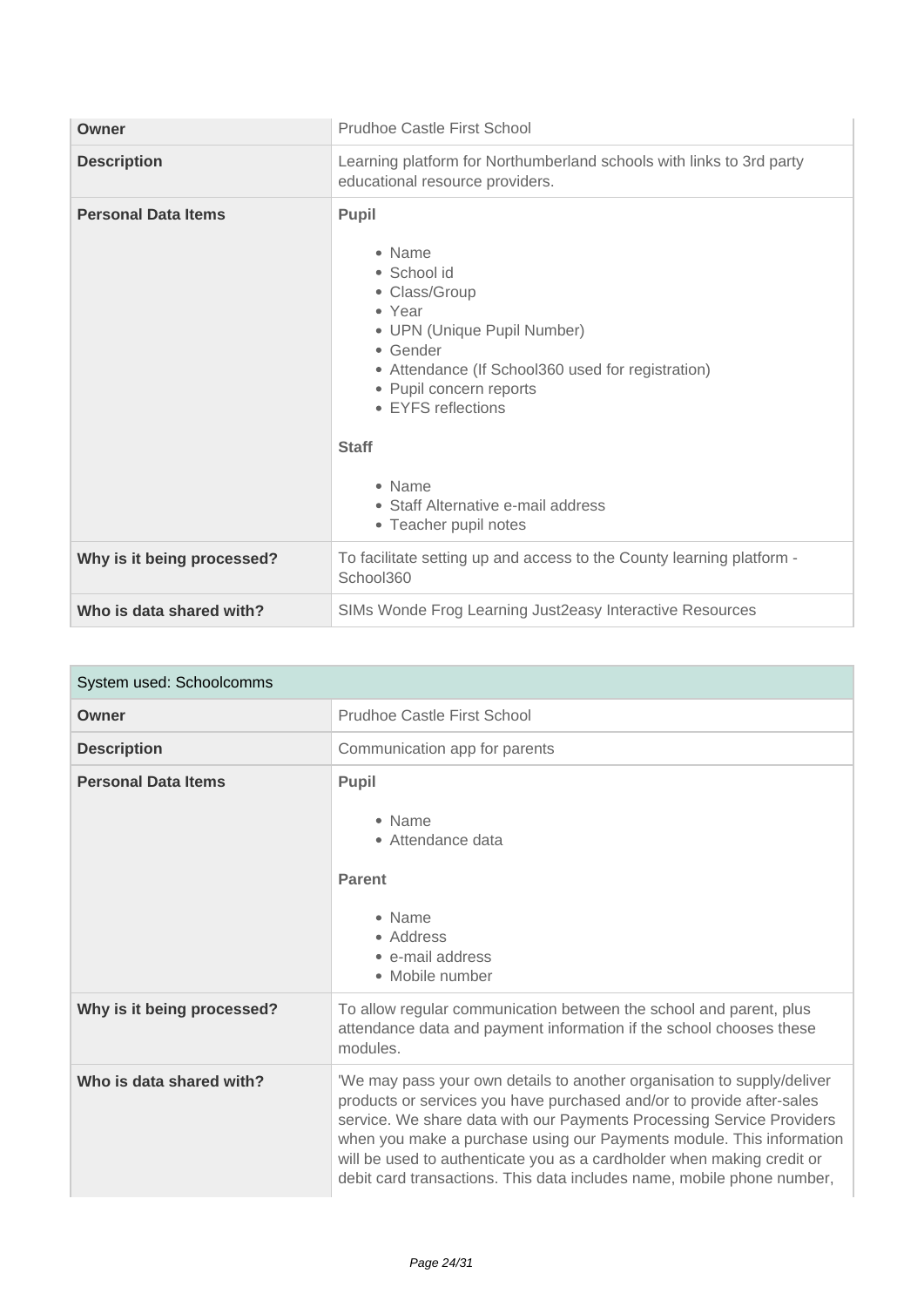| $-1$ $   -$<br>email address. |
|-------------------------------|
|                               |

| System used: Seesaw        |                                                                                                       |
|----------------------------|-------------------------------------------------------------------------------------------------------|
| Owner                      | <b>Prudhoe Castle First School</b>                                                                    |
| <b>Description</b>         | Seesaw - Student driven digital portfolios and simple parent<br>communication.                        |
| <b>Personal Data Items</b> | <b>Staff</b><br>• Name<br>• School<br>• Classes<br>Pupil<br>• Name<br>• School<br>• Year<br>• Classes |
| Why is it being processed? | To provide Staff and pupil accounts on Seesaw and to enable the<br>production of pupil portfolios.    |
| Who is data shared with?   | Not shared                                                                                            |

| System used: SEND electronic records |                                                                                                                                                                                                                   |
|--------------------------------------|-------------------------------------------------------------------------------------------------------------------------------------------------------------------------------------------------------------------|
| Owner                                | <b>Prudhoe Castle First School</b>                                                                                                                                                                                |
| <b>Description</b>                   | Records relating to Special Educational Needs and Disability for individual<br>pupils                                                                                                                             |
| <b>Personal Data Items</b>           | <b>Pupils</b><br>• Name<br>• Date of Birth<br>• Address<br>• Health Needs<br>• Social Care Status<br>• Educational Needs<br>• SEND History<br><b>Parents / Carers</b><br>• Name<br>• Address<br>• Contact details |
|                                      | <b>Staff</b><br>• Name<br>• Position                                                                                                                                                                              |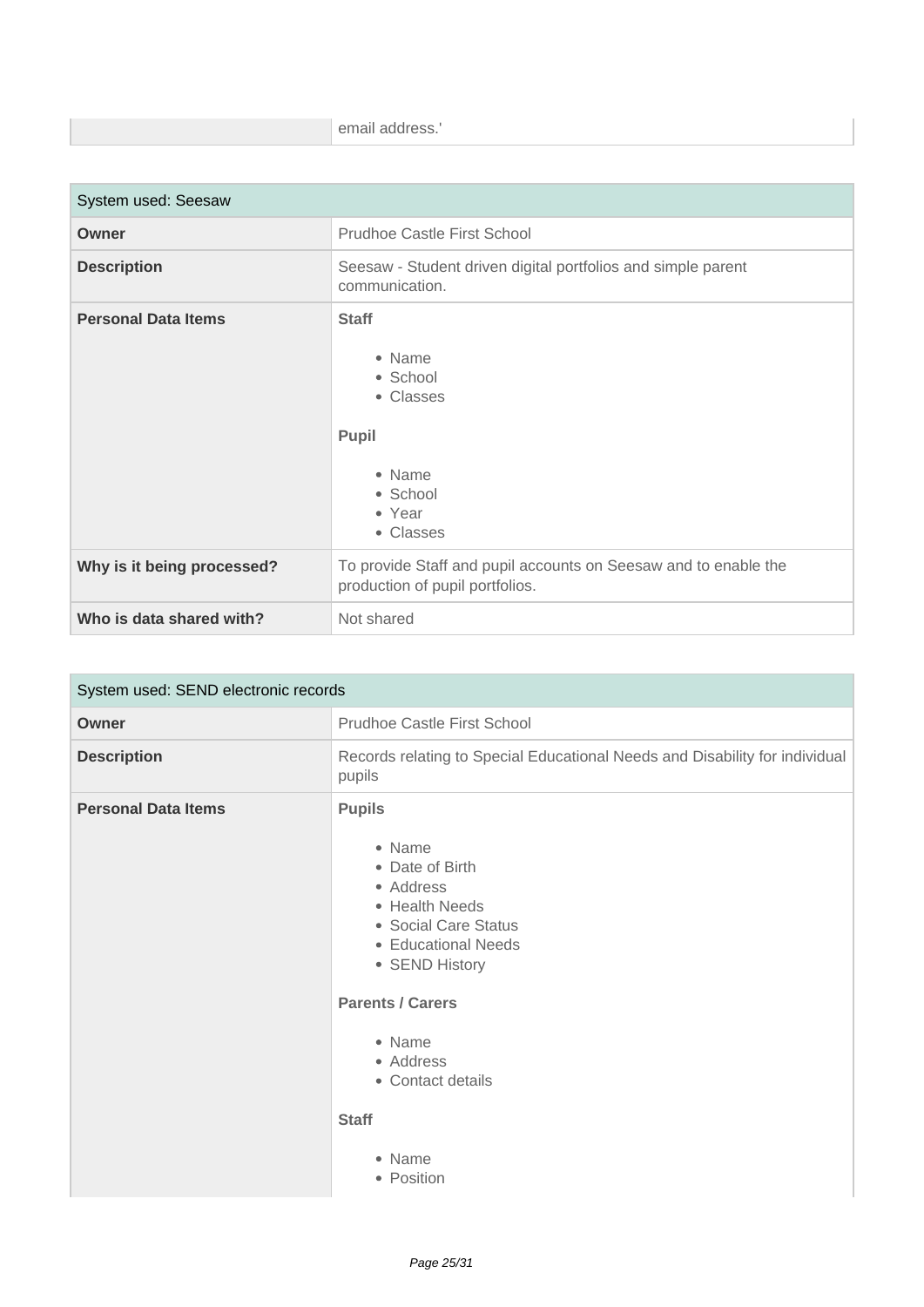|                            | <b>External Support Workers</b><br>• Name<br>• Organisation<br>• Position<br>• Address<br>• Contact details                                                          |
|----------------------------|----------------------------------------------------------------------------------------------------------------------------------------------------------------------|
| Why is it being processed? | To ensure appropriate levels of support for the student in relation SEND<br>needs                                                                                    |
| Who is data shared with?   | Parents/Carers as appropriate; Social Workers; Health Care<br>Professionals; Receiving Schools; Youth Offending Teams (case<br>dependent); LA Workers as appropriate |

| System used: Send Paper Records |                                                                                                                                                                                                                                                                                                                                                                             |
|---------------------------------|-----------------------------------------------------------------------------------------------------------------------------------------------------------------------------------------------------------------------------------------------------------------------------------------------------------------------------------------------------------------------------|
| <b>Owner</b>                    | <b>Prudhoe Castle First School</b>                                                                                                                                                                                                                                                                                                                                          |
| <b>Description</b>              | Records relating to individual pupil's SEND history                                                                                                                                                                                                                                                                                                                         |
| <b>Personal Data Items</b>      | Pupil<br>• Name<br>• Date Of Birth<br>• Address<br>• Medical Information<br>• Health & Social Care<br>• Specific Educational Needs<br>• Interventions In Place<br><b>Parents</b><br>• Name<br>• Address<br>• Contact Details<br><b>Staff</b><br>• Name<br>• Position<br><b>External Support</b><br>• Name<br>• Organisation<br>• Position<br>• Address<br>• Contact Details |
| Why is it being processed?      | To support educational entitlement to meet statutory obligations                                                                                                                                                                                                                                                                                                            |
| Who is data shared with?        | Case workers, Parents, local Authority and Receiving Schools                                                                                                                                                                                                                                                                                                                |

r.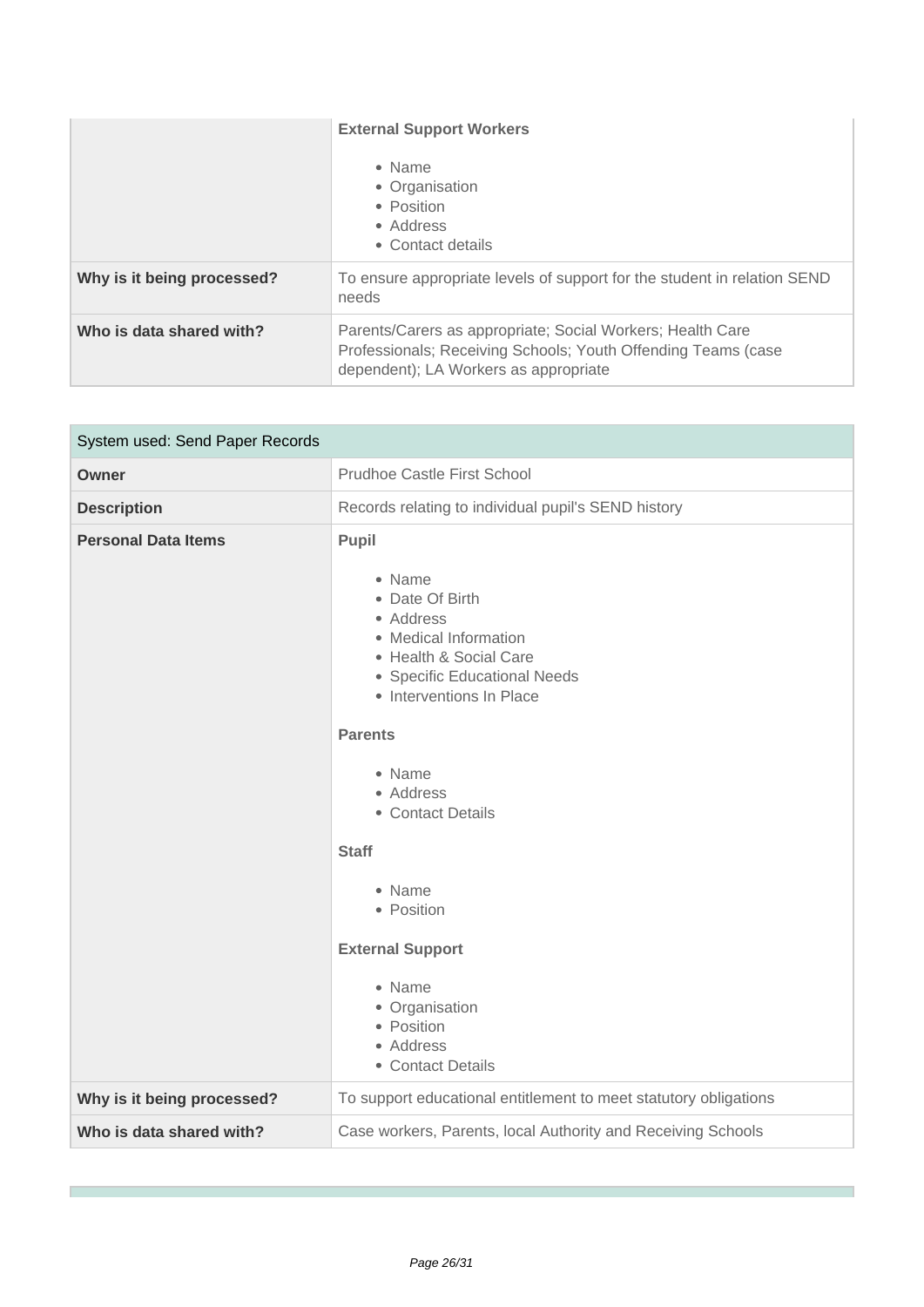|                            | System used: SIMS                                                                                                                                                                                                                                                                                                                                                                                                                                                                                                                                                                                                                                                                                                                            |  |
|----------------------------|----------------------------------------------------------------------------------------------------------------------------------------------------------------------------------------------------------------------------------------------------------------------------------------------------------------------------------------------------------------------------------------------------------------------------------------------------------------------------------------------------------------------------------------------------------------------------------------------------------------------------------------------------------------------------------------------------------------------------------------------|--|
| Owner                      | <b>Prudhoe Castle First School</b>                                                                                                                                                                                                                                                                                                                                                                                                                                                                                                                                                                                                                                                                                                           |  |
| <b>Description</b>         | SIMS is a management information system used by maintained schools in<br>the UK. It provides, teachers, senior leaders and support staff with the<br>tools to efficiently manage daily school life and drive improvement in their<br>schools.                                                                                                                                                                                                                                                                                                                                                                                                                                                                                                |  |
| <b>Personal Data Items</b> | <b>Pupil</b><br>• Name<br>• Date of birth<br>• Address<br>• Title<br>• Gender<br>• Class<br>• Year<br>• Parent/carer name<br>• UPN<br>• Dietary Requirements<br>• Medical information<br>• Attendance/exclusion<br>• FSM<br>$\bullet$ SEN<br>• Assessment information<br>• Child Protection Plan<br>• School history<br>• Looked After Information<br><b>Parent/Carer</b><br>• Name<br>• Address<br>• Phone number<br>• email address<br>• Gender<br>• Title<br>$\bullet$ DOB<br>• Parental responsibility<br>• Language<br>• Occupation<br><b>Staff</b><br>• Name<br>• Address<br>• Phone number<br>• email address<br>• Title<br>• Gender<br>$\bullet$ DOB<br>• NI Number<br>• Ethnicity<br>• Bank Account Information<br>• Qualifications |  |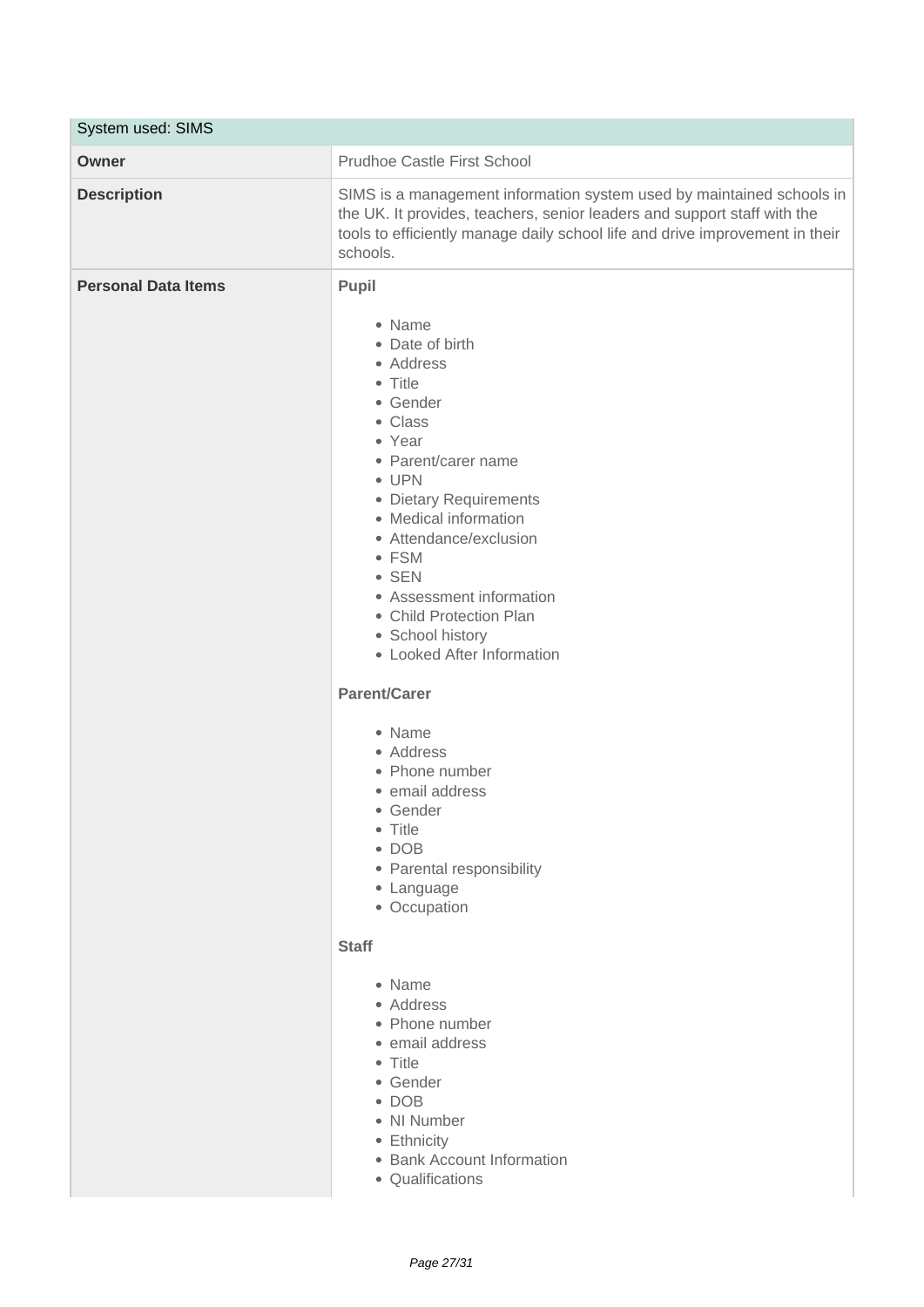|                            | • Disability & Medical Information<br>• Religion<br>• Marital status<br>• Language<br>• Passport Information<br>• Dietary requirements<br>• Absences<br>• Car information<br>• Next of Kin<br>• Payroll number<br>• DBS Information |
|----------------------------|-------------------------------------------------------------------------------------------------------------------------------------------------------------------------------------------------------------------------------------|
| Why is it being processed? | Processing of this data is necessary for the completion of a public task<br>and for the school to meet statutory requirements.                                                                                                      |
| Who is data shared with?   | Parents                                                                                                                                                                                                                             |

| System used: Social media sites e.g. Twitter, Facebook |                                                                                                          |
|--------------------------------------------------------|----------------------------------------------------------------------------------------------------------|
| Owner                                                  | Prudhoe Castle First School                                                                              |
| <b>Description</b>                                     | Social Media tool used to inform parents about events in school and<br>celebrate children's achievement. |
| <b>Personal Data Items</b>                             | <b>Pupil</b><br>• Photos (unnamed)<br>• Videos (unnamed)<br>• School name<br>• Classes                   |
| Why is it being processed?                             | Unnamed photos of pupils and their work are used on the site                                             |
| Who is data shared with?                               | Information shared with parents                                                                          |

| System used: Tapestry      |                                                                                                                                                                                                     |
|----------------------------|-----------------------------------------------------------------------------------------------------------------------------------------------------------------------------------------------------|
| Owner                      | Prudhoe Castle First School                                                                                                                                                                         |
| <b>Description</b>         | An online journal recording all the learning and fun of children's early<br>years education.                                                                                                        |
| <b>Personal Data Items</b> | <b>School</b><br>• Name<br>• Address<br>• Email address and name of person who pays for service in school<br>Pupil<br>• Name<br>• Date of birth<br>• Notes on progress<br>• Photographs<br>• Videos |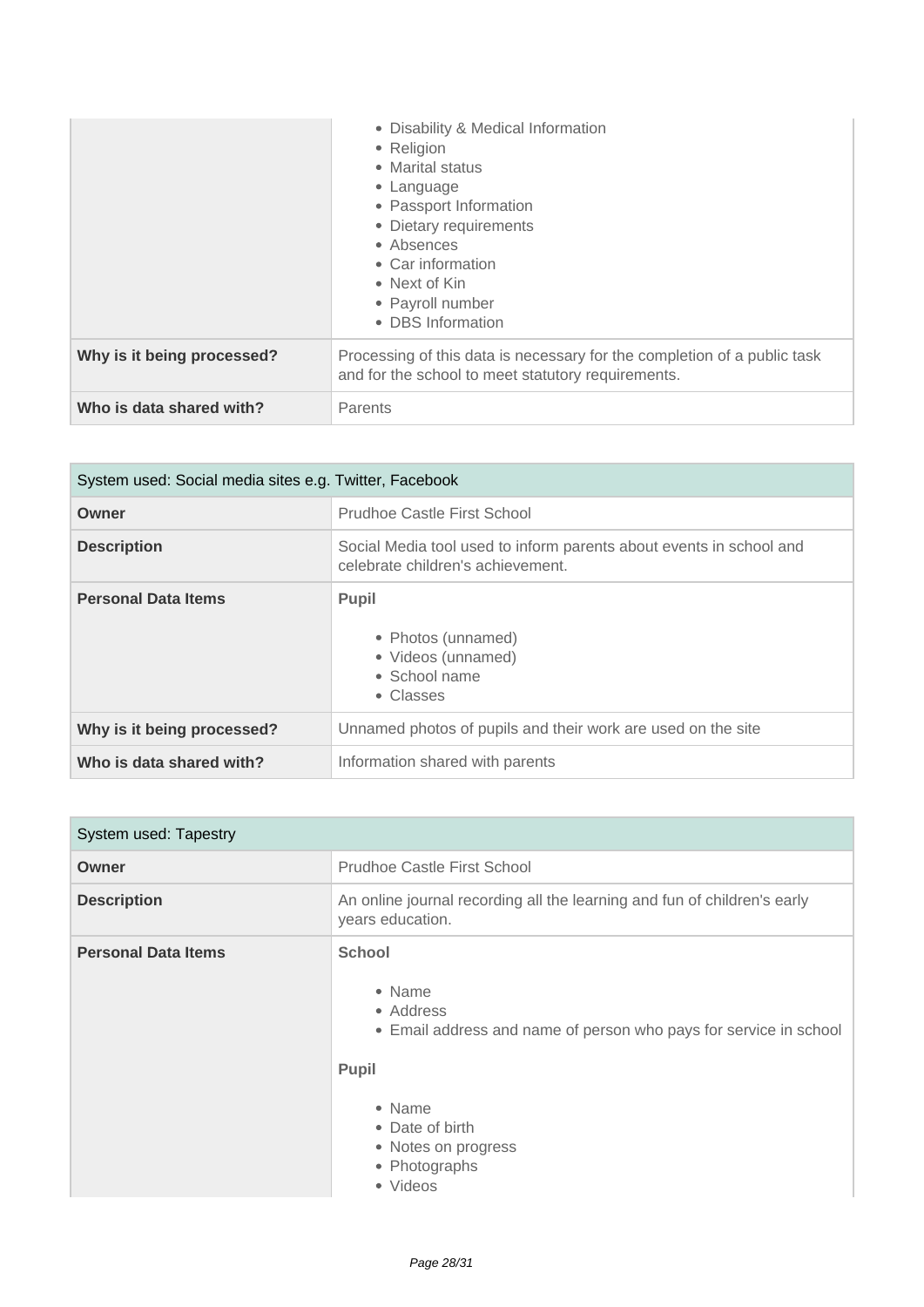|                            | • Address                                                                                                            |
|----------------------------|----------------------------------------------------------------------------------------------------------------------|
|                            | <b>Parent</b>                                                                                                        |
|                            | • Name<br>• email address                                                                                            |
|                            | <b>Staff</b>                                                                                                         |
|                            | • Name<br>• Email address                                                                                            |
| Why is it being processed? | To provide access to an online early years journal which records pupil<br>activity and progress throughout the year. |
| Who is data shared with?   | The child's? new school if it uses Tapestry.                                                                         |

| System used: Times Tables Rock Stars |                                                                                                                                    |
|--------------------------------------|------------------------------------------------------------------------------------------------------------------------------------|
| Owner                                | <b>Prudhoe Castle First School</b>                                                                                                 |
| <b>Description</b>                   | Online times tables practice and testing.                                                                                          |
| <b>Personal Data Items</b>           | <b>Staff</b><br>• Name<br>• Email address<br>• School name<br>• School address<br>Pupil<br>• Name<br>• Year group<br>• Maths group |
| Why is it being processed?           | To provide access to online learning tool.                                                                                         |
| Who is data shared with?             | Staff                                                                                                                              |

| System used: Wonde         |                                                                                  |
|----------------------------|----------------------------------------------------------------------------------|
| Owner                      | Prudhoe Castle First School                                                      |
| <b>Description</b>         | Manages transfer of data from Sims MIS to School360.                             |
| <b>Personal Data Items</b> | <b>Staff</b><br>• Name<br><b>Pupil</b><br>• Name<br>• School id<br>• Class/group |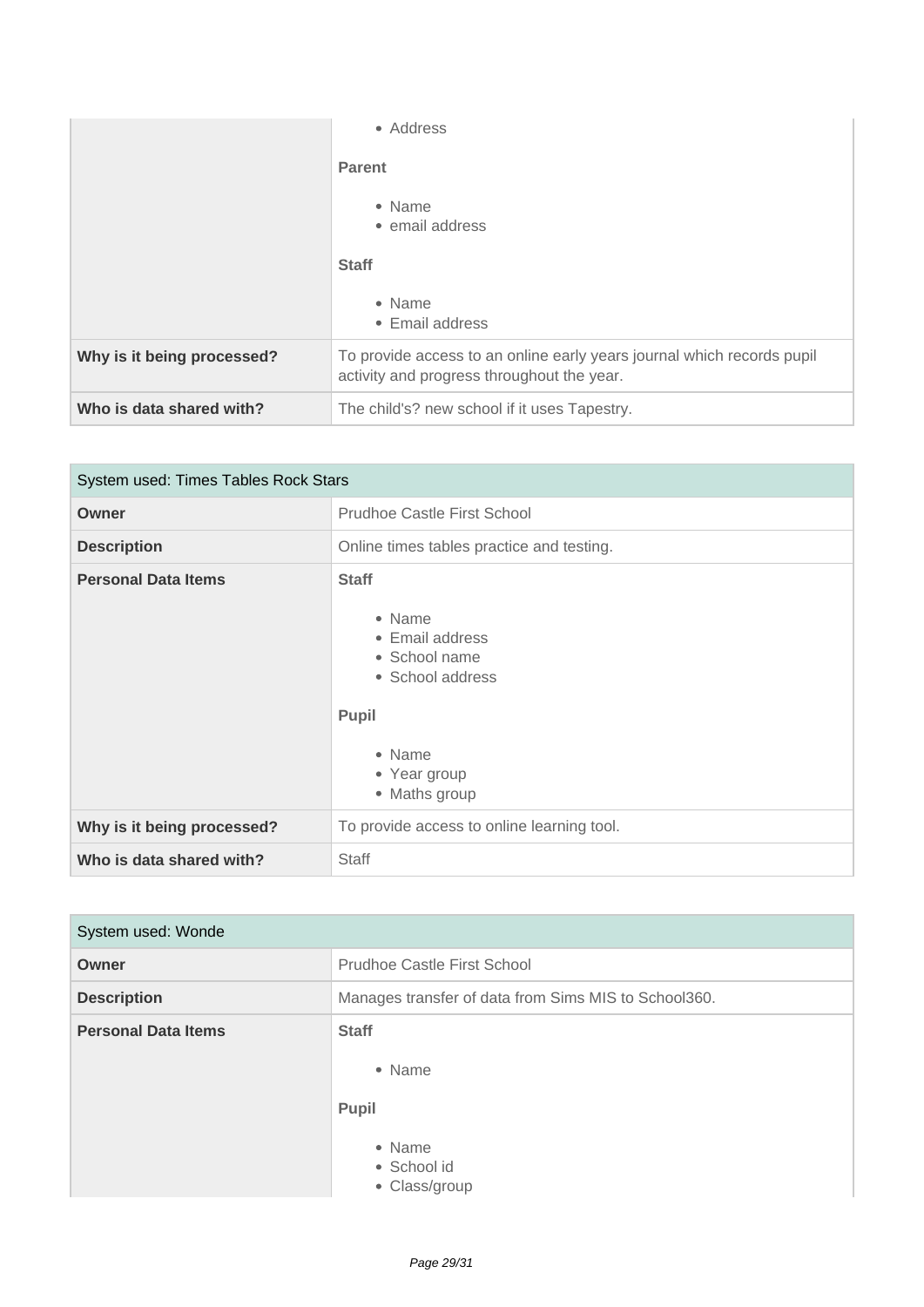|                            | $\bullet$ Year<br>$\bullet$ UPN<br>• Gender<br>• Attendance                          |
|----------------------------|--------------------------------------------------------------------------------------|
| Why is it being processed? | To facilitate the exchange of data to allow the set up of school360 for a<br>school. |
| Who is data shared with?   | School360 users                                                                      |

| System used: Admission data |                                                                                                                                                                                                                                                                                                                                                                                                                                                                                                                                                                                               |
|-----------------------------|-----------------------------------------------------------------------------------------------------------------------------------------------------------------------------------------------------------------------------------------------------------------------------------------------------------------------------------------------------------------------------------------------------------------------------------------------------------------------------------------------------------------------------------------------------------------------------------------------|
| Owner                       | <b>Prudhoe Castle First School</b>                                                                                                                                                                                                                                                                                                                                                                                                                                                                                                                                                            |
| <b>Description</b>          | Data collected by the school admission form (paper or online)                                                                                                                                                                                                                                                                                                                                                                                                                                                                                                                                 |
| <b>Personal Data Items</b>  | <b>Pupil</b><br>• Name<br>• Forename(s)<br>• Legal surname<br>• Preferred surname<br>• Gender<br>• Date of birth<br>• Address<br>• Postcode<br>• Services child<br>• Ethnicity<br>$\bullet$ GP<br>• Medical requirements<br>• Special educational needs<br>• Dietary requirements<br>• Method of travel to school<br>• Language spoken at home<br>• Religion<br><b>Parent</b><br>• Name<br>• Relationship to child<br>• Telephone number (home)<br>• Telephone number (mobile)<br>• Email address<br>• Occupation<br>• Place of work<br>• Telephone number (work)<br><b>Sibling</b><br>• Name |
| Why is it being processed?  | To inform and aid school admission                                                                                                                                                                                                                                                                                                                                                                                                                                                                                                                                                            |
| Who is data shared with?    | Local authority Basic identifying/contact data ONLY is shared with Active<br>Northumberland (swimming & other health activities) Health and contact                                                                                                                                                                                                                                                                                                                                                                                                                                           |